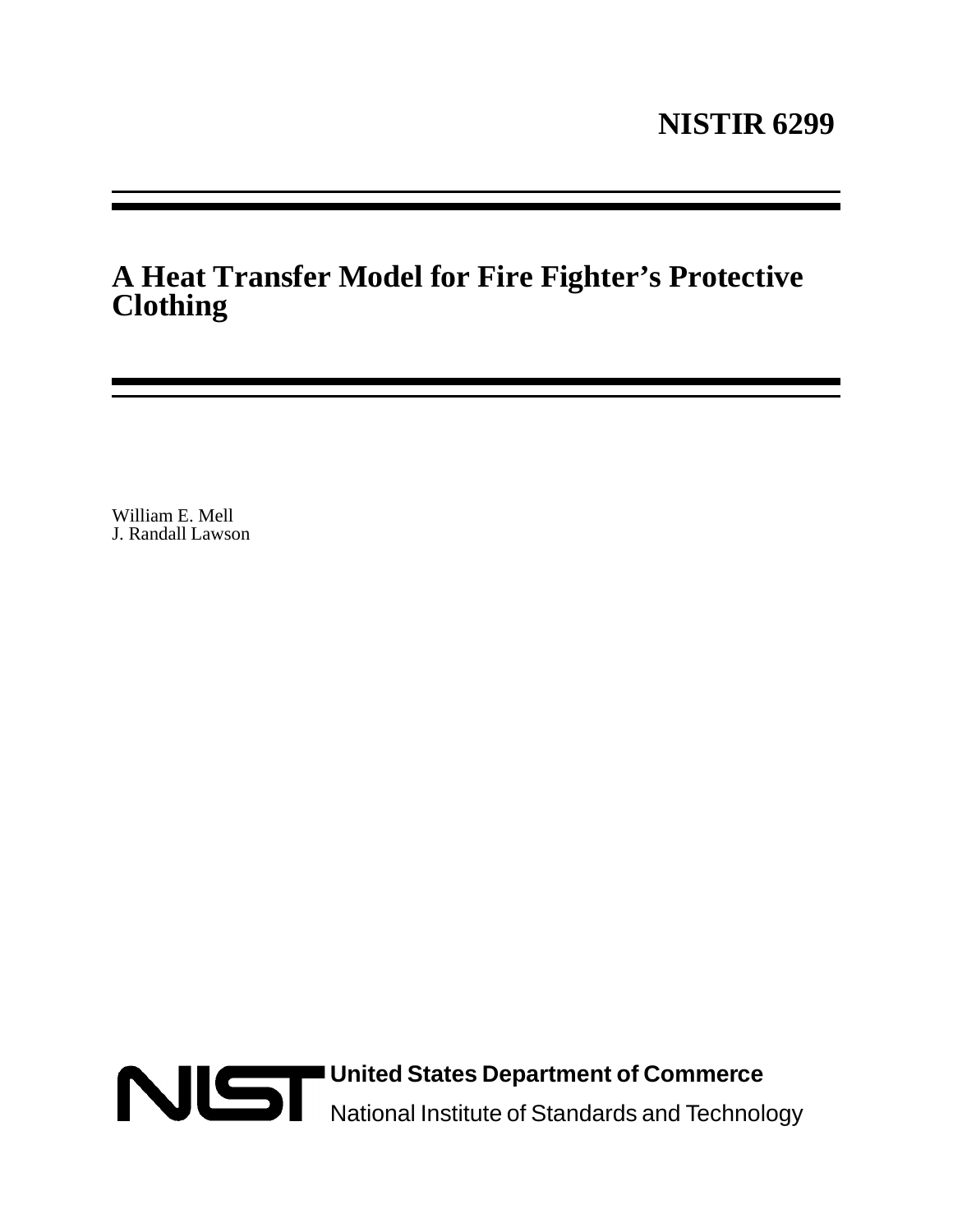# **A Heat Transfer Model for Fire Fighter's Protective Clothing**

William E. Mell J. Randall Lawson

January 1999



**U.S. Department of Commerce** William M. Daley, *Secretary* National Institute of Standards and Technology Raymond G. Kammer, *Director*



**U.S. Fire Administration** Carrye Brown, *Administrator* 16825 South Seton Avenue Emmitsburg, Maryland 21727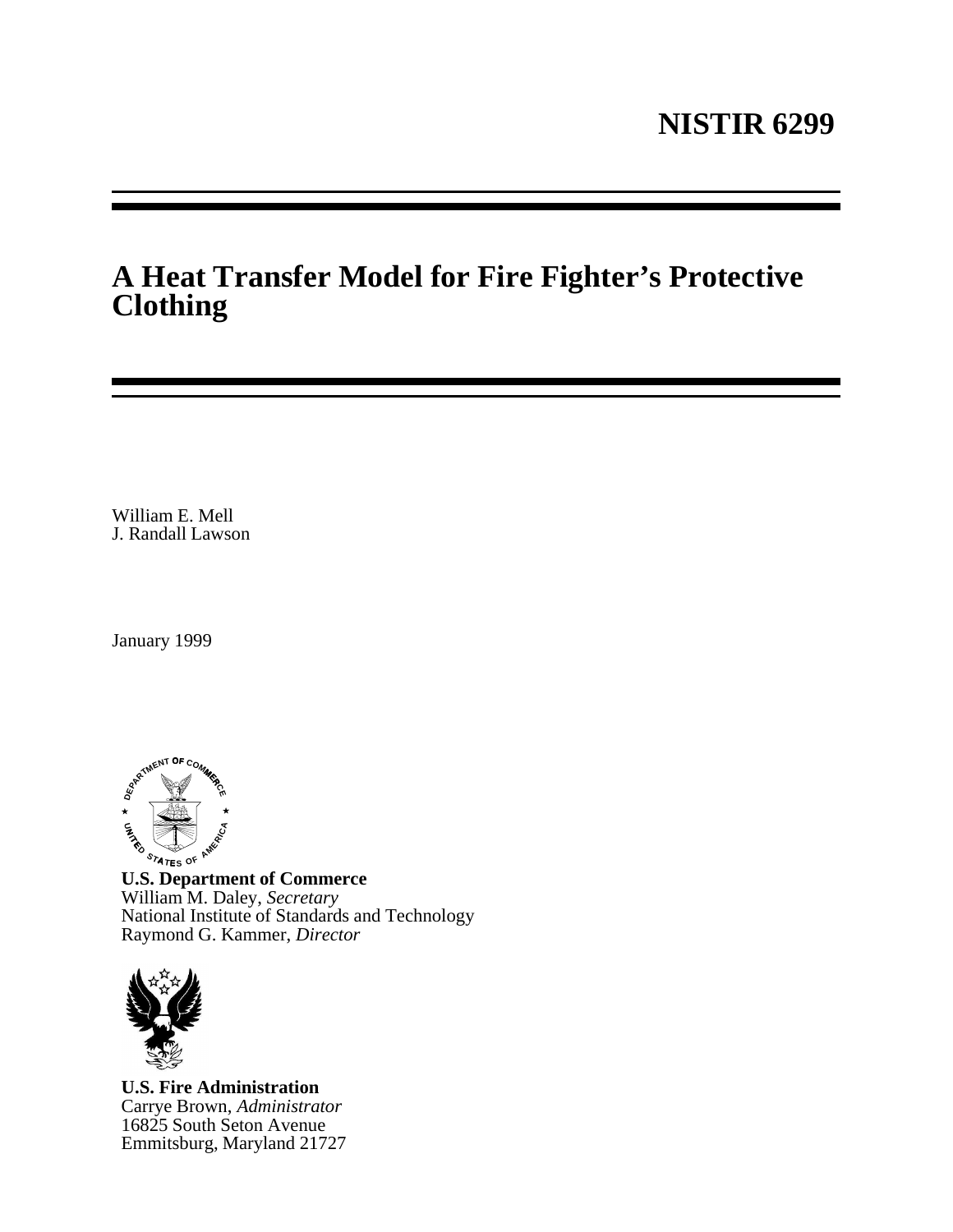### **Contents**

| 2              |     |
|----------------|-----|
| $\mathcal{F}$  |     |
|                | 4.2 |
| $\mathcal{F}$  |     |
| 6              |     |
| $7\phantom{.}$ |     |
| 8              |     |
|                |     |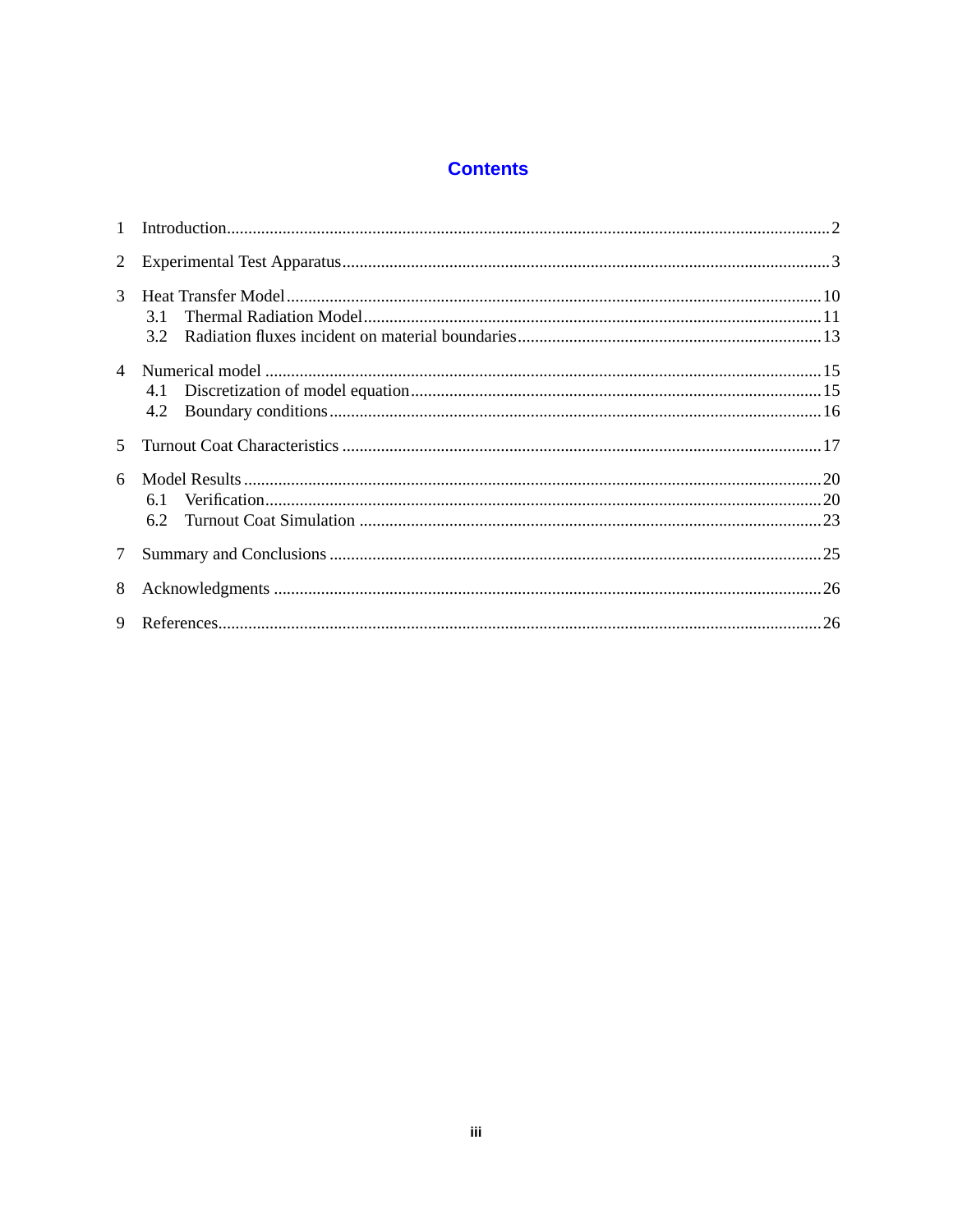## **List of Figures**

|             | FIGURE 3.1: Schematic cross-section of a three layered firefighter protective clothing ensemble sur-<br>rounded by ambient air. This scenario mimics that of the experimental test apparatus used to                                                                                                                                                                                                                                                                               |
|-------------|------------------------------------------------------------------------------------------------------------------------------------------------------------------------------------------------------------------------------------------------------------------------------------------------------------------------------------------------------------------------------------------------------------------------------------------------------------------------------------|
|             | FIGURE 3.2: Geometry for solution of one-dimensional radiative transfer equation in an arbitrary mate-                                                                                                                                                                                                                                                                                                                                                                             |
|             | FIGURE 3.3: Radiative fluxes included in the model which are incident on material boundaries in a three                                                                                                                                                                                                                                                                                                                                                                            |
|             |                                                                                                                                                                                                                                                                                                                                                                                                                                                                                    |
|             |                                                                                                                                                                                                                                                                                                                                                                                                                                                                                    |
|             | FIGURE 5.3: Normalized spectral blackbody emissive power versus wavelength which approximates the<br>emission of the gas-fired radiative panel (blackbody source temperature of 943 K). Also<br>shown is the assumed spectral transmissivity from Bamford and Boydell [10] for Nomex®                                                                                                                                                                                              |
| FIGURE 6.1: | Temperature from the exact and numerical solution of the one-dimensional conduction<br>equation for a two material semi-infinite solid subject to a constant heat flux22                                                                                                                                                                                                                                                                                                           |
| FIGURE 6.2: | (a) Simulation time history (lines) and mean experimental temperature (filled circles) with<br>+/- standard deviation spread for the Nomex®/neoprene/Aralite® assembly. Results at the<br>three thermocouple locations ( $x = 0$ mm, 3.4 mm, 6.9 mm) are shown. (b) Difference<br>between temperatures from the simulation and experiment shown in Fig. (a) versus time. (c)<br>Net thermal radiation flux versus time from the model, at the front $(x = 0$ mm) and back $(x = 0$ |
|             | FIGURE 6.3: Profiles of simulated temperature (lines) through the Nomex®/neoprene/Aralite® assembly<br>at three different times: $t = 0$ s, 200 s, 400 s. The mean temperature (filled circles) and $+/-$<br>standard deviation spread from ten experimental runs are also shown at the front surface of<br>the shell, the internal air/thermal liner interface and at the back of the assembly. 25                                                                                |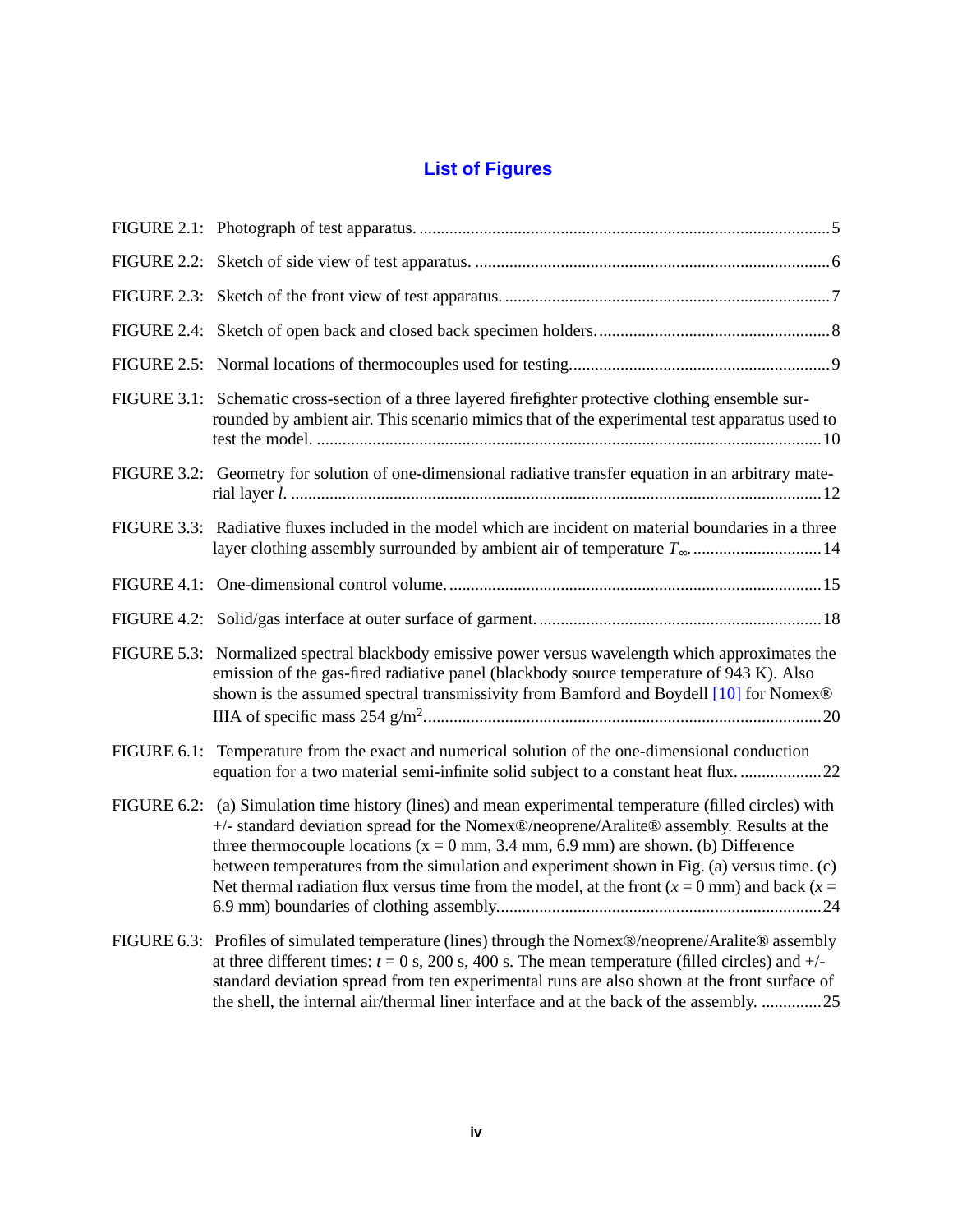## **List of Tables**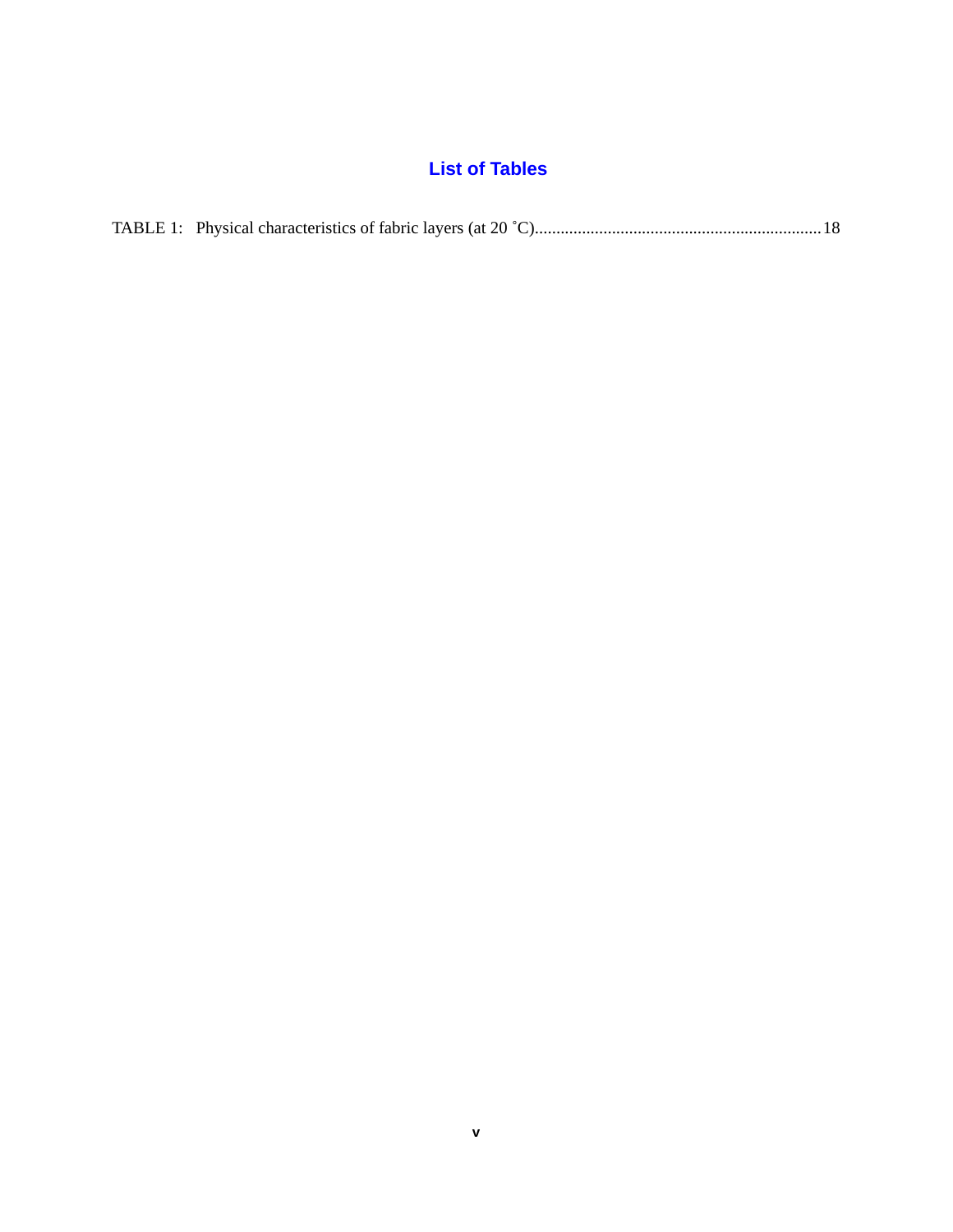## **Nomenclature**

| $c_{\rm p}$          | $[J/K \cdot kg]$ specific heat                                                                             |
|----------------------|------------------------------------------------------------------------------------------------------------|
| $\overline{d}$       | [m] thickness of a material layer                                                                          |
| $d_a$                | [m] thickness of air layer                                                                                 |
| $\boldsymbol{e}$     | interface between control volumes $P$ and $E$                                                              |
| D                    | $(m^2/s)$ diffusivity $(k/pc_p)$                                                                           |
| E                    | midpoint of right control volume in finite difference scheme                                               |
| $E_{\rm b, \lambda}$ | [ $W/(m^2 \cdot \mu m)$ ] spectral blackbody emissive power                                                |
| $E_{\lambda,l}$      | spectral emissive power incident on fabric layer $l$                                                       |
| $\boldsymbol{g}$     | [W/m <sup>3</sup> ] internal energy generation rate per unit volume or $[m/s2]$ gravitational acceleration |
| $h_{\rm c}$          | $[W/(m^2 \cdot K)]$ surface heat transfer coefficient for convection                                       |
| Gr                   | $= 2g(T - T_{\infty}) L^3 \rho_G^2 / (T_{\infty} \mu_G^2)$ Grashof number                                  |
| $\boldsymbol{I}$     | [ $W/(m^2- \mu m-sr]$ radiant intensity                                                                    |
| $I_{\rm b, \lambda}$ | blackbody spectral intensity                                                                               |
| $\boldsymbol{k}$     | $[W/K \cdot m]$ thermal conductivity                                                                       |
| $k^*$                | effective conductivity coefficient, used in determining $q_{CD}$ at internal cell interfaces               |
| $k_{\Gamma}$         | effective conductivity coefficient, used in determining $q_{CD}$ at gas/solid interfaces                   |
| L                    | [m] streamwise distance to the initiation of natural convection                                            |
| Nu                   | Nusselt number                                                                                             |
| $\boldsymbol{P}$     | midpoint of central control volume in finite difference scheme                                             |
| Pr                   | $= \mu_G c_{p,G} / k_G$ Prandtl number                                                                     |
| q                    | [ $W/m2$ ] heat flux                                                                                       |
| $q_{CD}$             | heat flux due to conduction                                                                                |
| $q_{\rm e}$          | external radiation heat flux on left side of the first protective clothing layer (shell layer)             |
| $q_{\rm R}$          | radiation heat flux                                                                                        |
| Ra                   | $=$ Pr  Gr , Rayleigh number                                                                               |
| r                    | reflectivity of incident thermal radiation                                                                 |
| S                    | [m] pathlength of radiation beam                                                                           |
| t                    | [s] time                                                                                                   |
| T                    | [K] temperature                                                                                            |
| $T_{\infty}$         | ambient air temperature                                                                                    |
| w                    | interface between control volumes $W$ and $P$                                                              |
| W                    | midpoint of left control volume in finite difference scheme                                                |
| x                    | [m] distance measure into protective clothing                                                              |
|                      |                                                                                                            |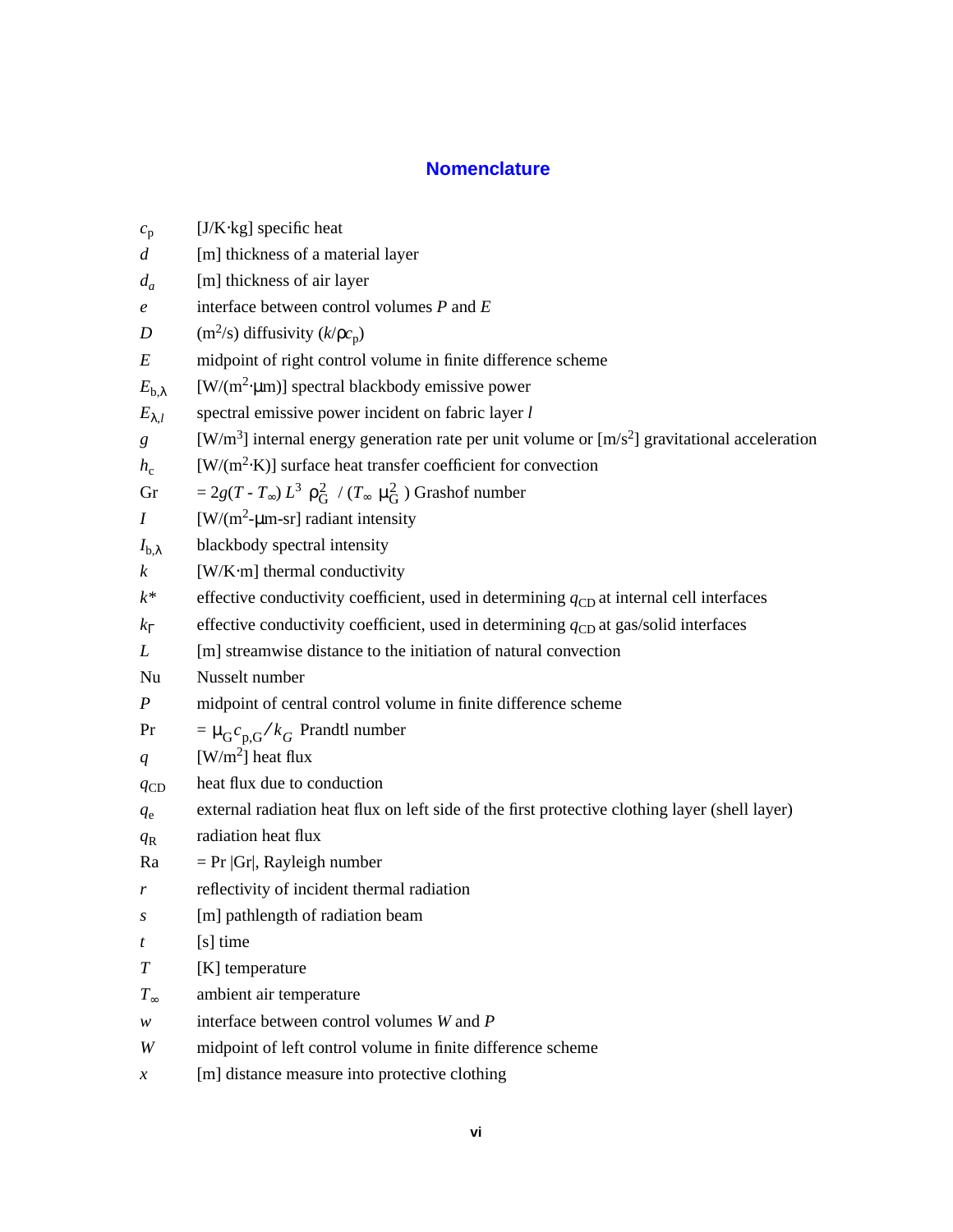#### **Greek Symbols**

| $\alpha$ | absorptivity |  |
|----------|--------------|--|
|----------|--------------|--|

- $β = cos(θ)$ , cosine of polar angle locating radiation beam in spherical coordinates
- δ Dirac delta function
- $\delta_{\scriptscriptstyle{\text{e}}}, \delta_{\scriptscriptstyle{\text{w}}}$ distance between midpoints of control volumes  $P$  and  $E$ , and  $P$  and  $W$ , respectively
- distance from cell interface *e* to point *P* in finite difference scheme δ*e* –
- distance from cell interface *e* to point *E* in finite difference scheme  $\delta^+_{e}$
- ε emissivity
- η nondimensional optical depth variable
- θ polar angle locating radiation beam in spherical coordinates
- $\kappa$  [1/m] absorbtion (extinction) coefficient
- $\lambda$  [µm] wavelength of thermal radiation
- µ [kg/(m⋅s)] dynamic viscosity
- $\rho$  [kg/m<sup>3</sup>] mass density
- $\sigma$  5.6697 × 10<sup>-8</sup> W/(m<sup>2</sup>·K<sup>4</sup>)] Stefan-Boltzmann constant
- τ transmissivity of incident thermal radiation
- φ azimuthal angle locating radiation beam in spherical coordinates
- direction of radiative energy propagation  $\hat{\Omega}$

#### **Subscripts**

- 1, 2 ... material layer 1, 2, ...
- *a* air
- *d* total thickness of air gap or material layer
- *l* material or fabric layer *l*
- *G* gas cell
- *S* solid cell
- Γ gas/solid or solid/solid interface
- λ spectral dependence

#### **Superscripts**

- + forward direction
- backward or reverse direction
- i incident (flux or intensity) on material boundary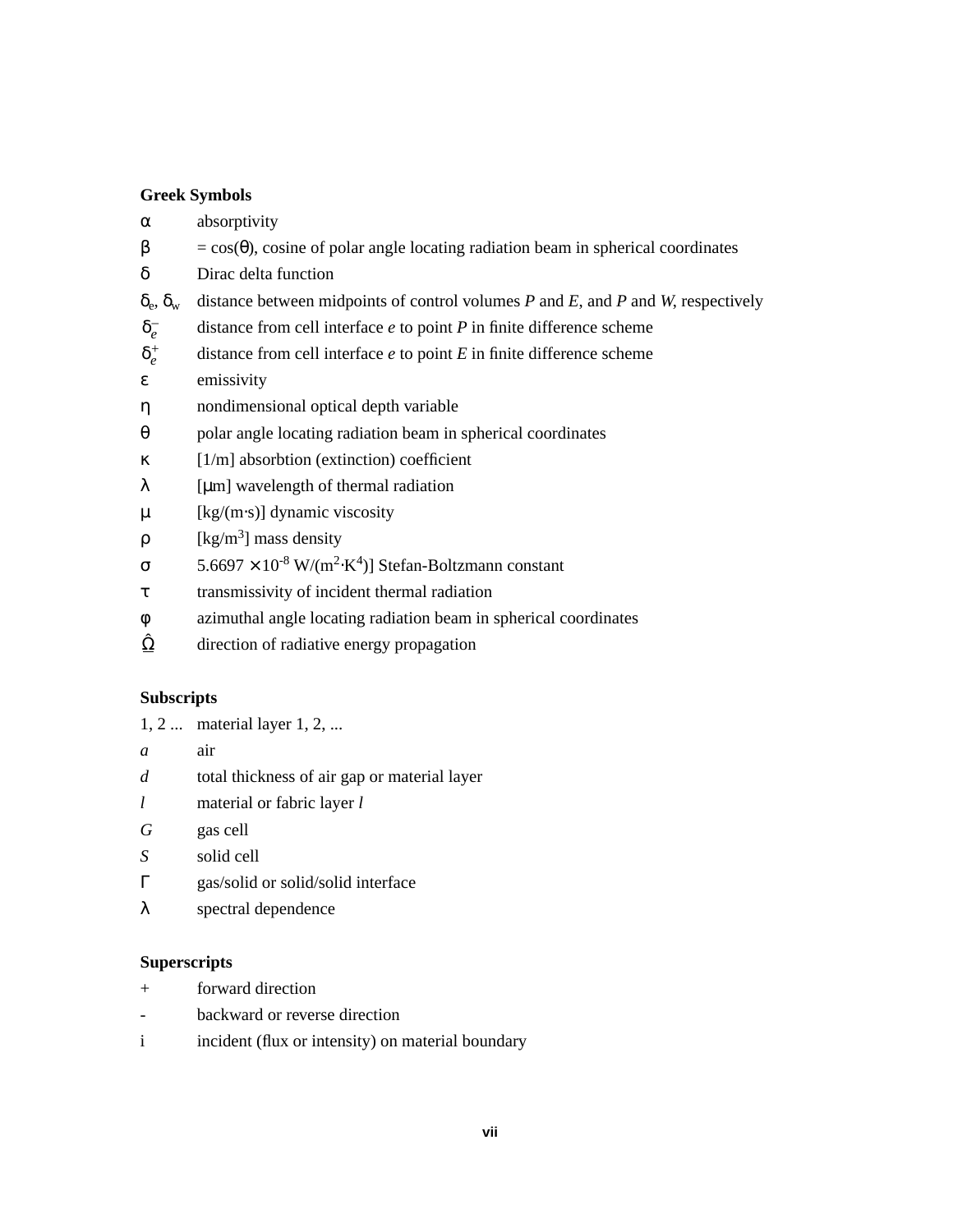# **BLANK PAGE**

viii

 $\label{eq:convergence} \text{infinite} \text{supp}(\text{supp}(\text{supp}(\text{supp}(\text{supp}(\text{supp}(\text{supp}(\text{supp}(\text{supp}(\text{supp}(\text{supp}(\text{supp}(\text{supp}(\text{supp}(\text{supp}(\text{supp}(\text{supp}(\text{supp}(\text{supp}(\text{supp}(\text{supp}(\text{supp}(\text{supp}(\text{supp}(\text{supp}(\text{supp}(\text{supp}(\text{supp}(\text{supp}(\text{supp}(\text{supp}(\text{supp}(\text{supp}(\text{supp}(\text$ 

 $\label{eq:optimal} \textit{diam}(\alpha, \alpha) = \alpha \mathbf{e}^{(\alpha)} \cdot \mathbf{e}^{(\alpha)} \mathbf{e}^{(\alpha)} \cdot \mathbf{e}^{(\alpha)} \cdot \mathbf{e}^{(\alpha)} \cdot \mathbf{e}^{(\alpha)} \cdot \mathbf{e}^{(\alpha)} \cdot \mathbf{e}^{(\alpha)} \cdot \mathbf{e}^{(\alpha)} \cdot \mathbf{e}^{(\alpha)} \cdot \mathbf{e}^{(\alpha)} \cdot \mathbf{e}^{(\alpha)} \cdot \mathbf{e}^{(\alpha)} \cdot \mathbf{e}^{(\alpha)} \cdot \mathbf{e}^{(\alpha)} \cdot \mathbf{e}^{(\alpha)} \cdot \mathbf{e}$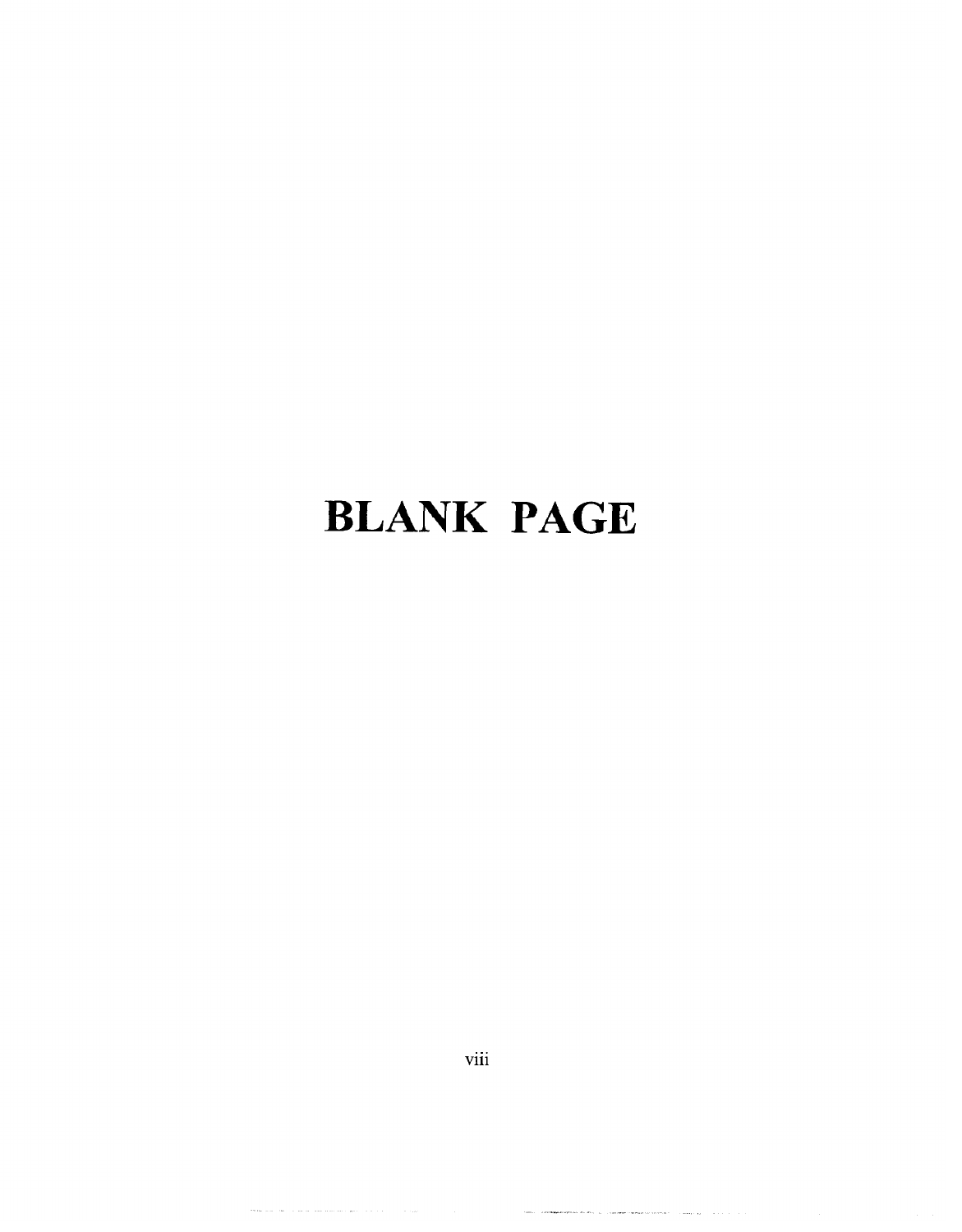# A Heat Transfer Model for Fire Fighters' Protective Clothing

by

William E. Mell and J. Randall Lawson

#### **Abstract**

An accurate and flexible model of heat transfer through fire fighter protective clothing has many uses. The degree of protection, in terms of burn injury and heat stress, of a particular fabric assembly could be investigated. The expected performance of new or candidate fabric designs or fabric combinations could be analyzed cheaply and quickly.

This paper presents the first stage in the development of a heat transfer model for fire fighters' protective clothing. The protective fabrics are assumed to be dry (e.g., no moisture from perspiration) and the fabric temperatures considered are below the point of thermal degradation (e.g., melting or charring). Many burn injuries to fire fighters occur even when there is no thermal degradation of their protective gear. A planar geometry of the fabric layers is assumed with one-dimensional heat transfer. The forward-reverse model is used for radiative heat transfer. The accuracy of the model is tested by comparing time dependent temperatures from both within and on the surface of a typical fabric assembly to those obtained experimentally. Overall the model performed well, especially in the interior of the garment where the temperature difference between the experiment and simulation was within 5 ˚C. The predicted temperature on the outer shell of the garment differed most from experimental values (by as much as 24 ˚C). This was probably due to the absence of fabric-specific optical properties (transmissivity and reflectivity) used for model input.

**Key Words**: heat transfer; comuter modeling; fire; fire fighter; fire fighter safety; protective clothing; thermal insulation; turnout coats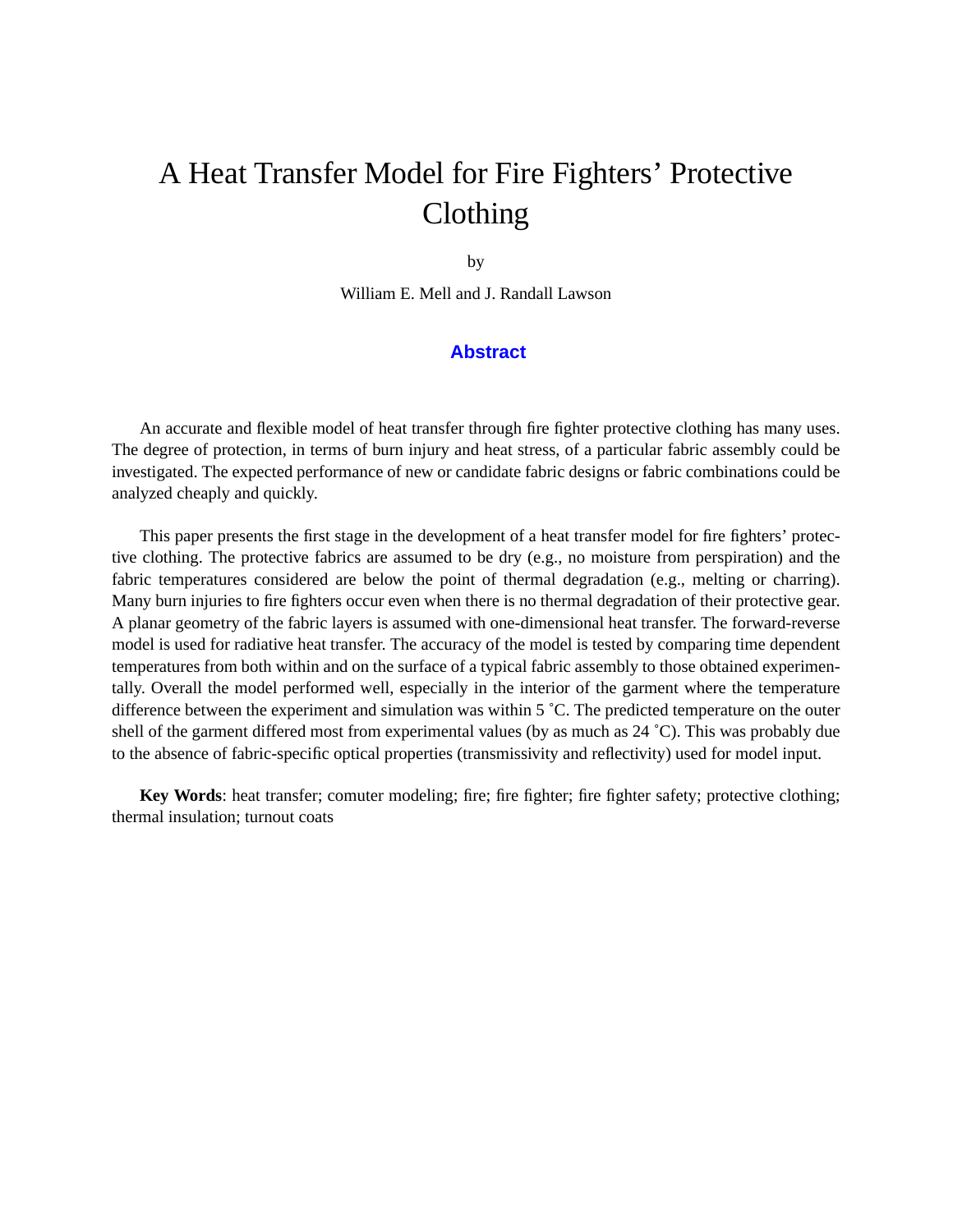#### **1 Introduction**

The thermal performance of fire fighters' protective clothing has been a point of interest and discussion for several decades. However, little detailed scientific information is available on the technical issues. Much of these discussions are based on fire service field experience, and many of these studies are difficult to reproduce. Very little has been done to develop methods for predicting the thermal performance of protective clothing throughout the *range* of fire environments normally faced by the fire fighter.

Torvi [1] provides a review of work done on heat and mass transfer models applicable to fabrics in the high heat flux range that a fire fighter may experience. Most of this work dates from the 1960's [2] and 1970's [3-5] when computers were significantly less advanced. The Government-Industry Research Committee on Fabric Flammability considered mainly flammable fabrics used by the ordinary consumer [3], [4]. Morse *et al.* [5] studied heat transfer and burn injury risk from exposure to JP-4 fuel fires. Only three protective clothing materials were examined for use in air force flight suits. Also, some model properties were determined by fitting the model results to experimental data. Stoll and colleagues used a combination of analytical and experimental techniques to measure the thermal response of single fabric layers over skin. They developed diagnostics to rate the protection offered by a fabric with known properties [6-8]. Their work eventually lead to the Thermal Protective Performance (TPP) test [9]. Two recent modeling works are by Bamford and Boydell [10] who developed a finite difference based burn injury evaluation code and Torvi [1] who developed a finite element code to simulate the TPP test.

Two thermal performance tests are in the NFPA1971 [11] standard: a fabric flammability test and the TPP test. These tests, along with the development of new fabrics with improved thermal properties, have led to significant changes in fire fighter clothing. The fabric flammability test has resulted in the development of protective garments that resist flaming ignition. The TPP test has led to the use of protective clothing with better insulating properties. The TTP test was originally designed to test fabric performance under short duration, high heat flux exposures (such as flash fires and JP-4 fuel fires from deck crashes of planes on aircraft carriers). The NFPA standard TPP test method measures heat flow through the garment while exposed to a 84 kW/m<sup>2</sup> (2 cal/cm<sup>2</sup> $\cdot$ s) thermal environment. This level of flux is chosen in order to replicate a flash fire or mid-range post-flashover exposure. A single copper calorimeter is used to measure heat transfer through a protective clothing assembly, and no data is gathered on the thermal performance of individual protective clothing components.

A minimum TPP rating of 35 is required according to the NFPA standard. At this level of protection a fire fighter would have approximately 17.5 seconds to escape from a flashover exposure before sustaining second degree burns. Work by Krasny *et al.* [12], however, suggests that fire fighters wearing TPP 35 garments are likely to receive serious burn injuries in less than 10 seconds when exposed to a flashover fire environment. Peacock *et al.* [13] found that the TPP test was best able to predict the *relative* thermal protection of different turn-out gear in room fires which were rapidly developing into flashover.

To date the TPP test is the only source of data relevant to the thermal performance of protective clothing. It is relatively inexpensive to run, but somewhat complicated and only provides the user with thermal performance of the protective garment as a whole. A more informative test method would provide thermal performance measures of the component fabrics and, therefore, heat transfer within the garment. TPP test measurements are also time restricted because of the thermal properties of the copper calorimeter. Gener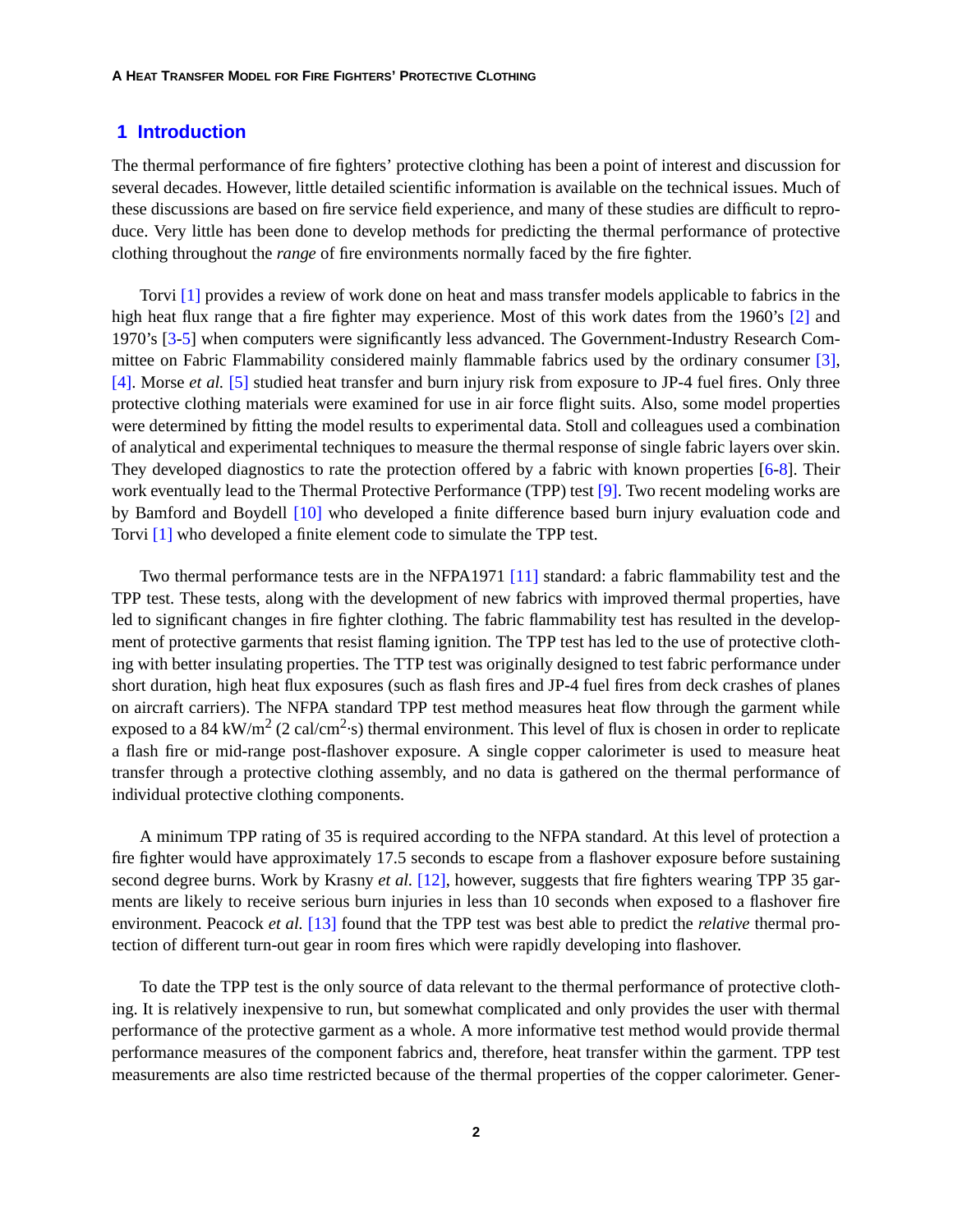ally, TPP tests on thermal protective clothing have been conducted using time periods less than one minute [11]. Thus, the TPP test does not produce the detailed information necessary for evaluating the thermal performance of protective clothing over a range of conditions. This is an important issue since, many fire fighter burn injuries appear to result from longer duration moderate heat flux exposures [14].

Fire fighters can be burned by radiant heat energy that is produced by a fire or by a combination of radiant energy and localized flame contact exposure as replicated by the TPP test. Some injuries also occur as a result of compressing the protective garment against the skin, either by touching a hot object or by placing tension on the garment fabric until it becomes compressed against the skin. In addition to these mechanisms, moisture in protective clothing can significantly change the garment's protective performance. As stated in NISTIR 5804, garments that are wet may exhibit significantly higher heat transfer rates than garments that are dry [14]. Burn injuries that result from the heating and evaporation of moisture trapped within one's protective clothing is also significant. These injuries are generally referred to as scald or steam burns. Moisture may also help to store heat energy in protective clothing [14].

The Building and Fire Research Laboratory (BFRL) at the National Institute of Standards and Technology (NIST) has been developing two tools to further the understanding and prediction of the thermal performance of fire fighters' protective clothing. One tool is a laboratory test apparatus that exposes specimens of protective clothing to radiant heat from a gas–fired radiant panel and/or flames from a gas pilot line burner. Temperature measurements can be made by placing thermocouples on and within the fabric assembly. This experimental test apparatus, discussed in Sec. 2, was designed to measure the temperature distribution through layers of protective clothing over a range of conditions. It is possible to subject the protective clothing materials or specimen to various levels of incident radiant heat flux and to investigate the effects of compression and moisture. The second tool is the subject of this paper. It is an analytical computer model that provides detailed information on heat transfer through the protective clothing assembly. Among the other models developed to date, this model is most similar to that of Bamford and Boydell [10]. However, development of the model discussed here will occur in stages. The performance of the model will be tested by comparing temperature predictions to measurements from the laboratory test apparatus. Ultimately, a detailed skin model can be included if needed to provide burn injury predictions. When fully developed, this predictive model could be used as an aid in the design of candidate protective clothing systems, evaluating the performance of current protective clothing systems in various thermal environments, and as a tool to study potential issues related to the causes of fire fighter burn injuries. It could also be used as a training tool for fire service personnel.

Next, in Sec. 2, a brief description of the experimental test apparatus is given. The derivation of the heat transfer model is presented in Sec. 3, followed by its numerical implementation, the thermo–physical characteristics of the turnout coat considered here, and model predictions versus experimental results.

#### **2 Experimental Test Apparatus**

The test apparatus was designed to evaluate the thermal performance of fire fighters' protective clothing over a wide range of thermal exposures. Results from the test provide a thermocouple-based time history of the temperature at fabric layer surfaces (e.g., the outer or inner surface of a garment assembly or between component layers). In addition, the test method may be used for measuring latent heat or energy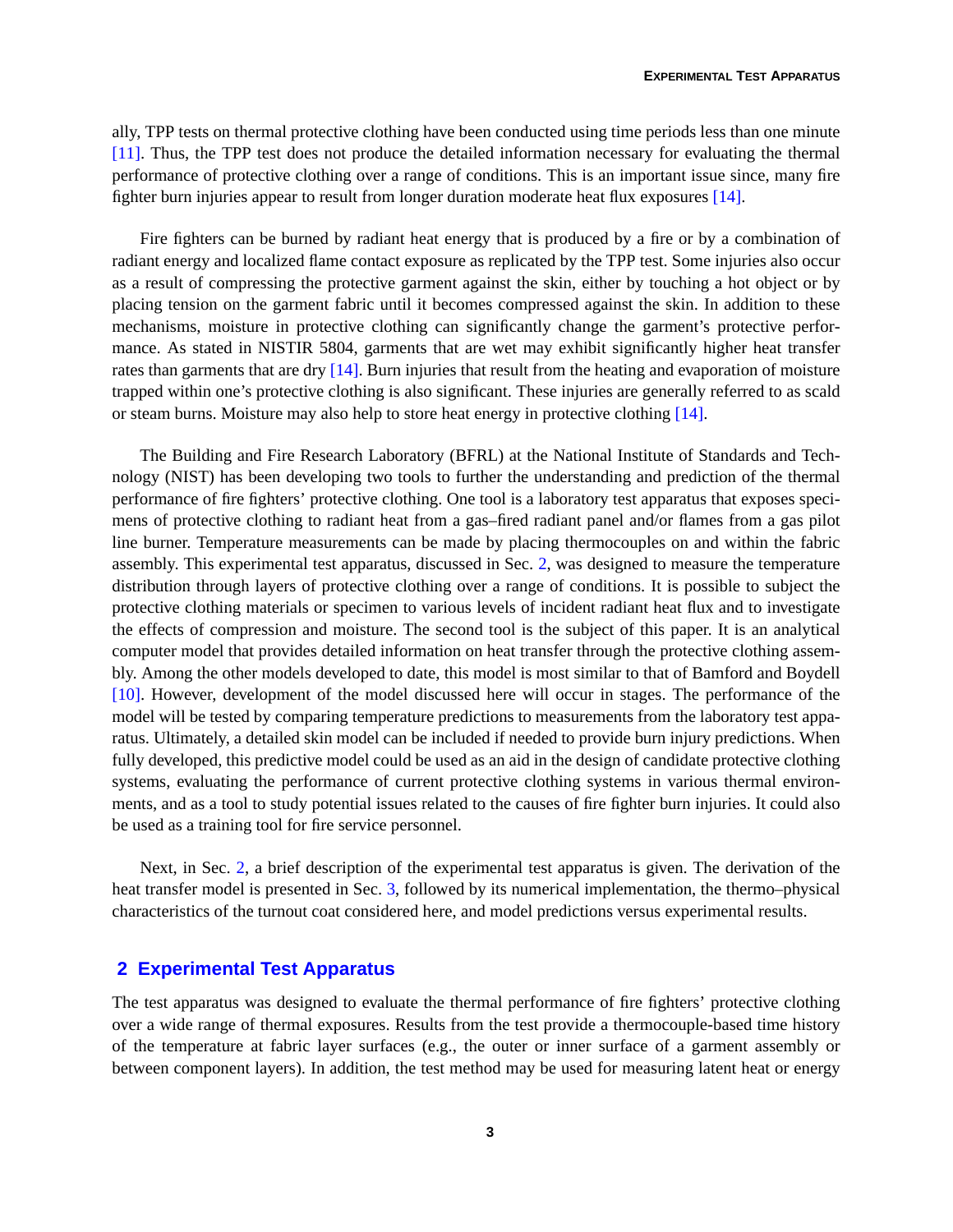#### **A HEAT TRANSFER MODEL FOR FIRE FIGHTERS' PROTECTIVE CLOTHING**

stored in the clothing assembly upon being exposed to a selected thermal environment for a specified period of time. The test apparatus and its components are shown in Figs. 2.1 through 2.3. The specimen holder is mounted on a trolley. This allows the specimen to be easily moved and then secured at different distances from the radiant panel. In this way the radiant flux, due to the radiant panel, incident on the outer surface of the garment specimen can range from about 1.0 kW/m<sup>2</sup> to more than 50 kW/m<sup>2</sup>. The test specimen may also be subjected to a pilot flame during any part of a test to evaluate the thermal performance associated with direct flame contact. Test specimens, Fig. 2.4, measure 305 mm x 305 mm (12 in x 12 in) square. The surface of the specimen which is exposed to test conditions, when held in the specimen holder, measures 255 mm x 255 mm (10 in x 10 in). See photograph showing the test specimen prepared for test in Fig. 2.1 and the sketch of the specimen holders in Fig. 2.4. This specimen size was selected to allow for the measurement of protective clothing system assemblies that may have surface features (i.e., trim, pads, patches, or pockets) that require evaluation. Tests may be conducted with either an open back or closed back configuration. Only the open back configuration was used here. The basic locations for thermocouple attachment are shown in Fig. 2.5. A minimum of three thermocouples are required for making heat flow measurements through a garment assembly. These are thermocouples 1, 2, and 3 shown in Fig. 2.5. Thermocouple number 4 is used to measure open field temperatures when a surface attachment is applied to the shell material. Protective clothing specimens may be tested dry or wet so that the effects of moisture can be measured.

In this study the test apparatus was used to help gauge the validity of the heat transfer model developed below. Since this is the first stage in the development of the model conditions were kept simple. Thus, experimental results presented below are for dry specimens in the open back configuration. Also, only the radiant panel was used – there was no direct flame contact.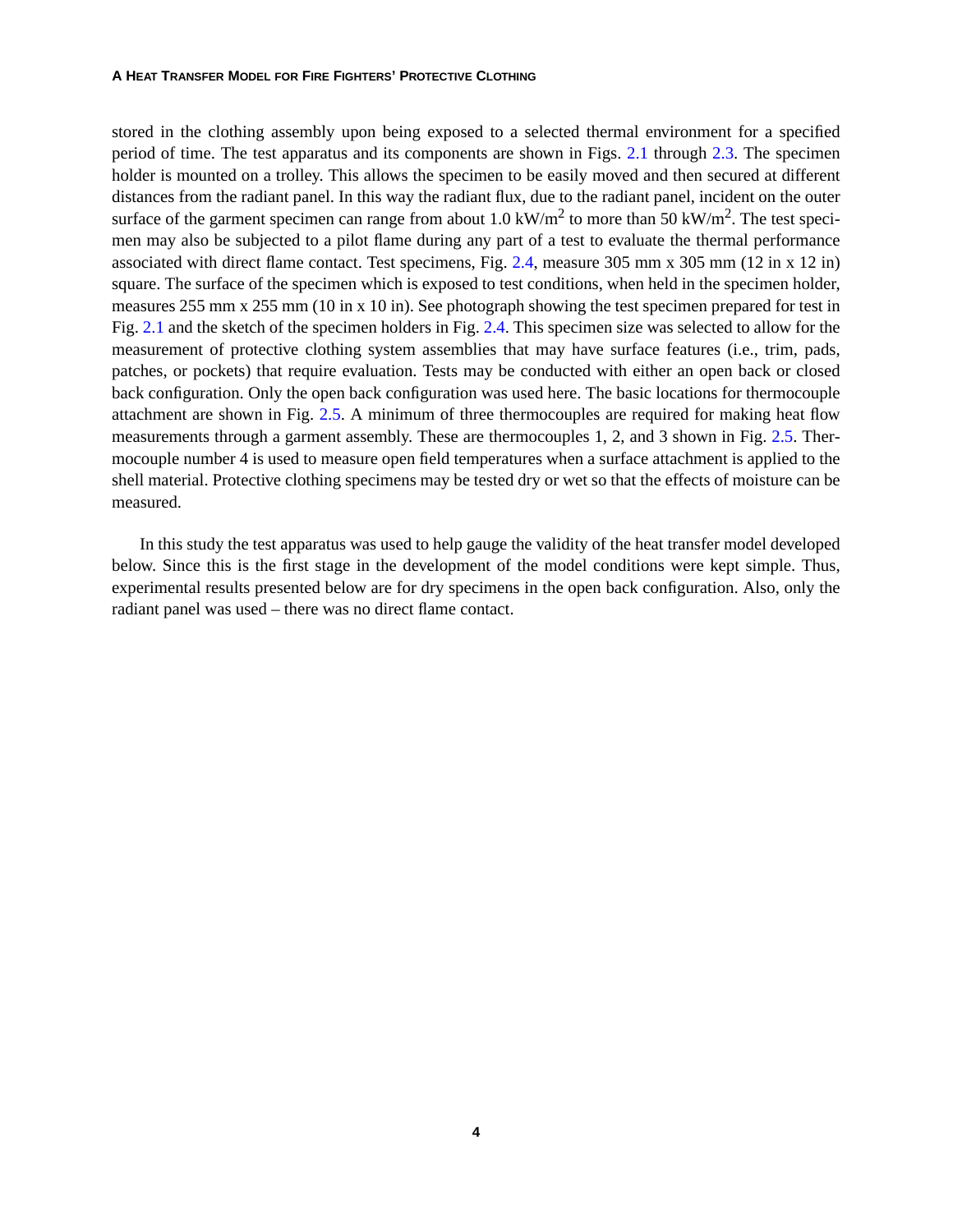

FIGURE 2.1: Photograph of test apparatus.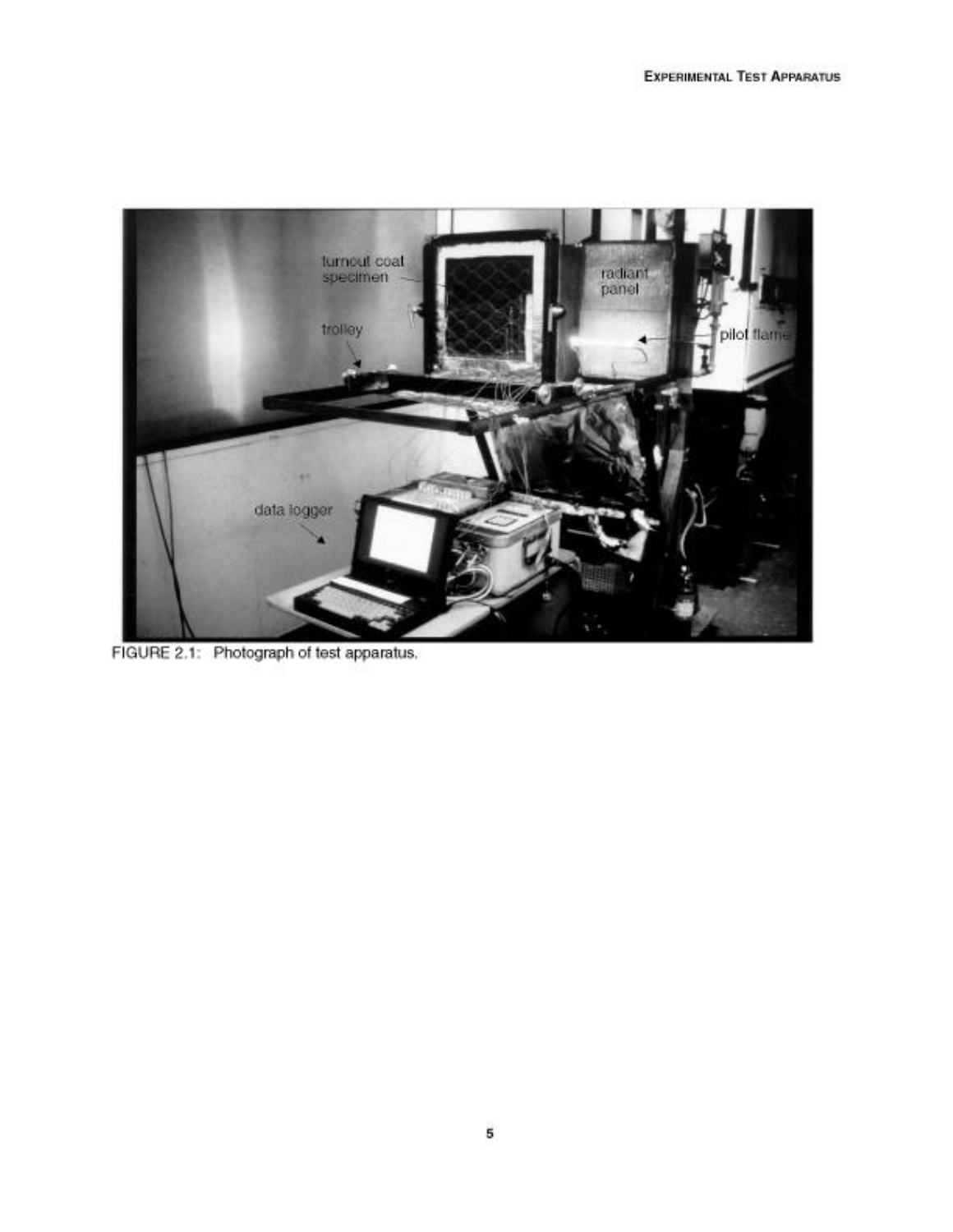

FIGURE 2.2: Sketch of side view of test apparatus.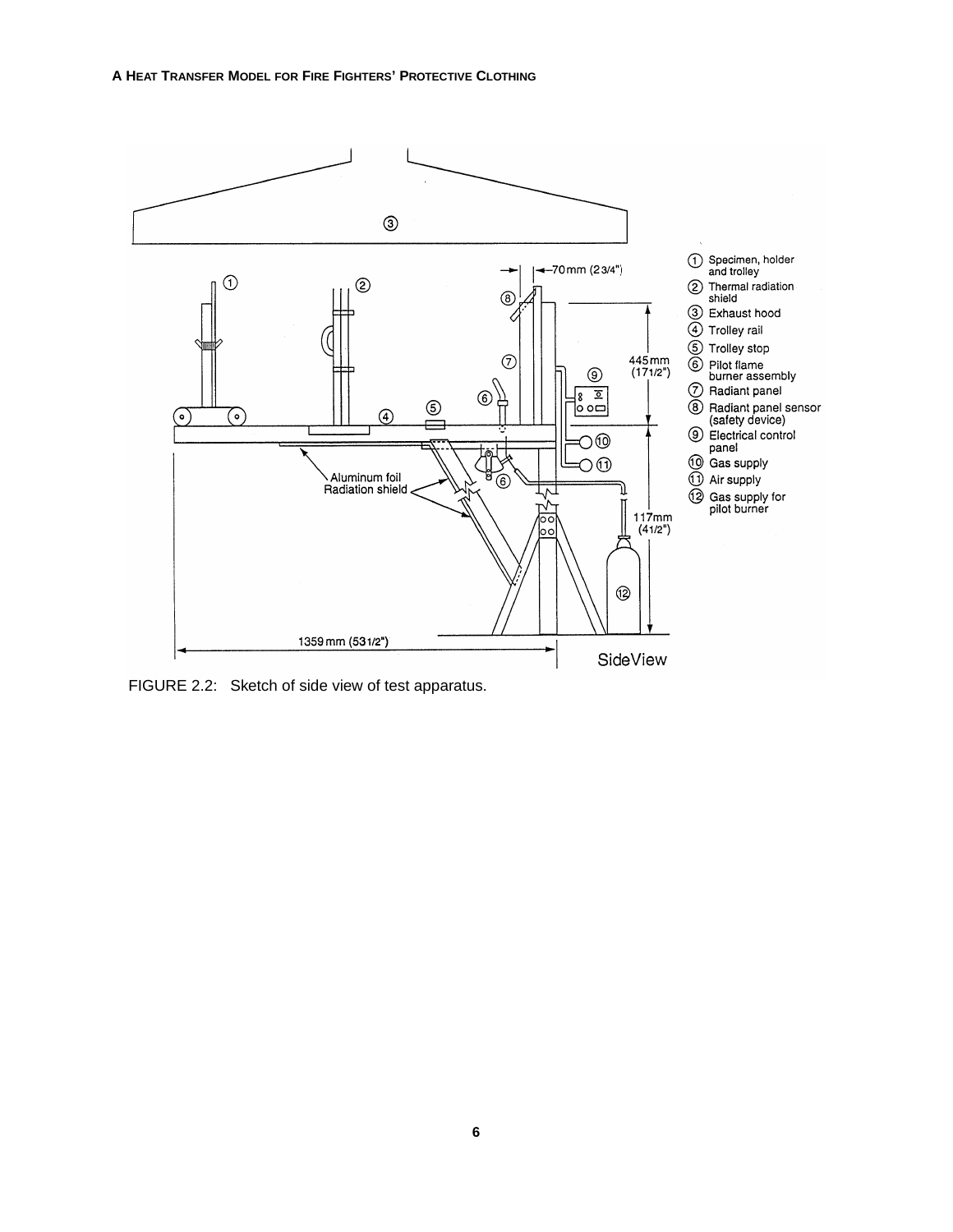

NOTE: Exhaust hood located above test apparatus

FIGURE 2.3: Sketch of the front view of test apparatus.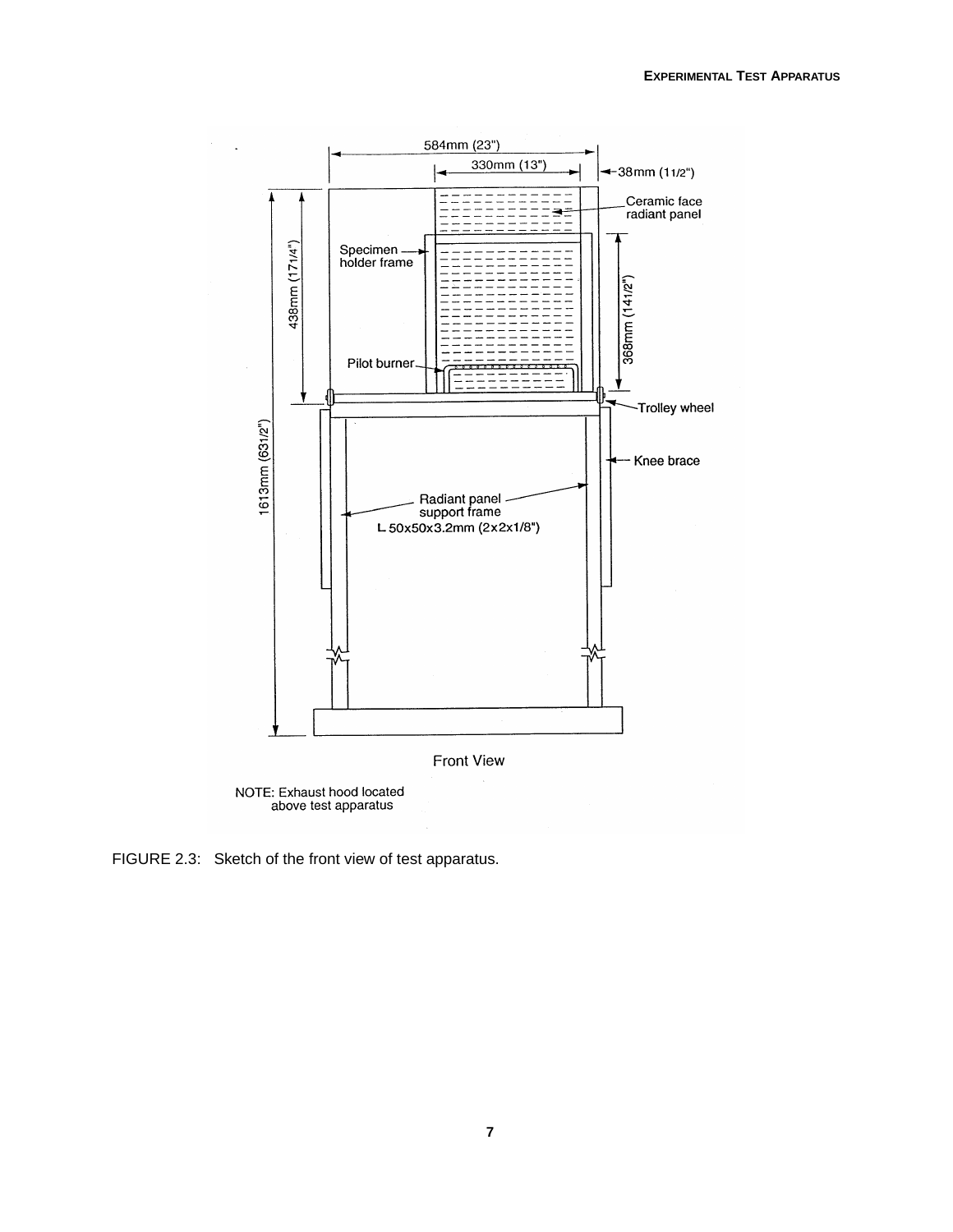

FIGURE 2.4: Sketch of open back and closed back specimen holders.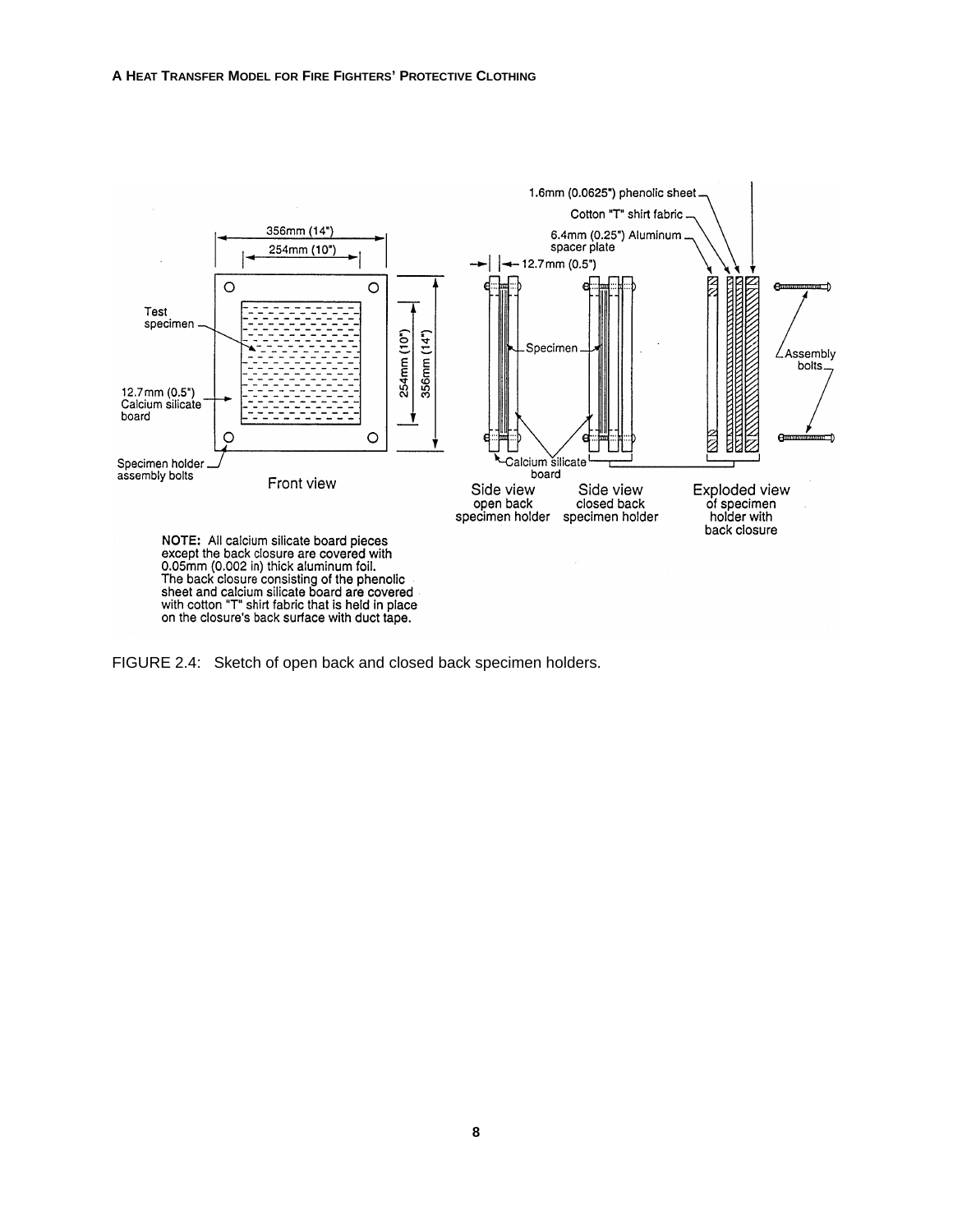

identification number

FIGURE 2.5: Normal locations of thermocouples used for testing.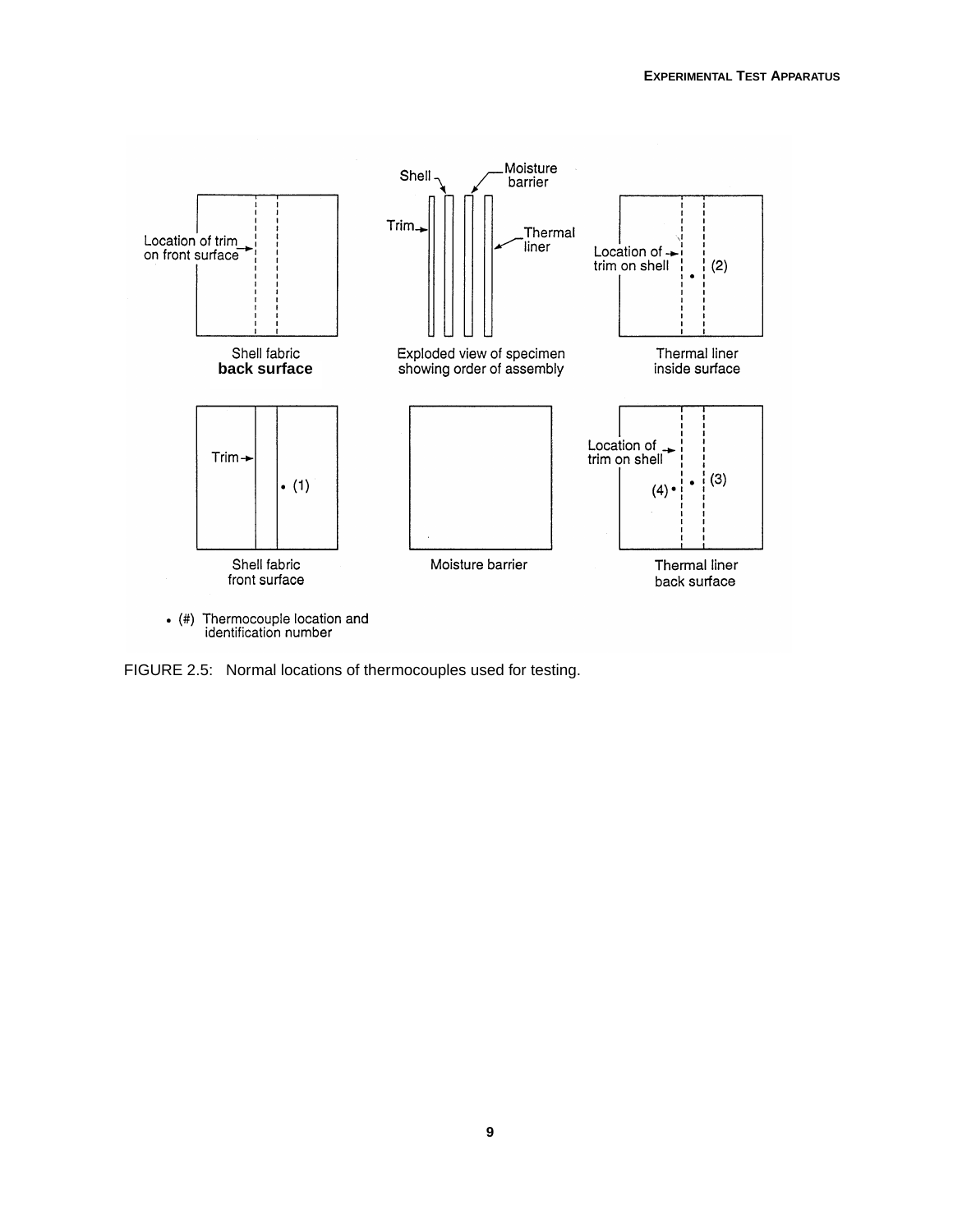

FIGURE 3.1: Schematic cross-section of a three layered firefighter protective clothing ensemble surrounded by ambient air. This scenario mimics that of the experimental test apparatus used to test the model.

#### **3 Heat Transfer Model**

This work is the first step in the development of a heat transfer model for protective clothing worn by fire fighters. Heat transfer through fire fighter's clothing, ultimately reaching the skin, is largely due to radiant energy from the surroundings. This process, as opposed to direct contact with flames, is the focus of the current stage of the model. In addition, the influence of moisture is not considered and temperatures are assumed to be too low for melting or gasification of the fabrics (i.e., thermal degradation of the fabric). Many burn injuries to fire fighters occur even when there is little or no thermal degradation of their protective gear. It is hoped that the heat transfer model and the experimental test apparatus discussed here will lead to a better understanding of why these injuries occur and how they can be prevented.

A sketch of a typical three–layered protective clothing fabric ensemble (turn-out coat) used by fire fighters is shown in Fig. 3.1. This geometry is identical to the experimental test apparatus discussed in the previous section. Because it is both an appropriate first modeling step and consistent with the experimental test apparatus a planar geometry is assumed. A further simplification is made by assuming heat transfer through the planar system is one-dimensional.

Heat transfer upon and within the material layers of the garment involves the processes of conduction, convection and thermal radiation. The relevance of each of these processes depends on local conditions. For example, convective heat transfer is assumed to occur only on the outside boundaries of the clothing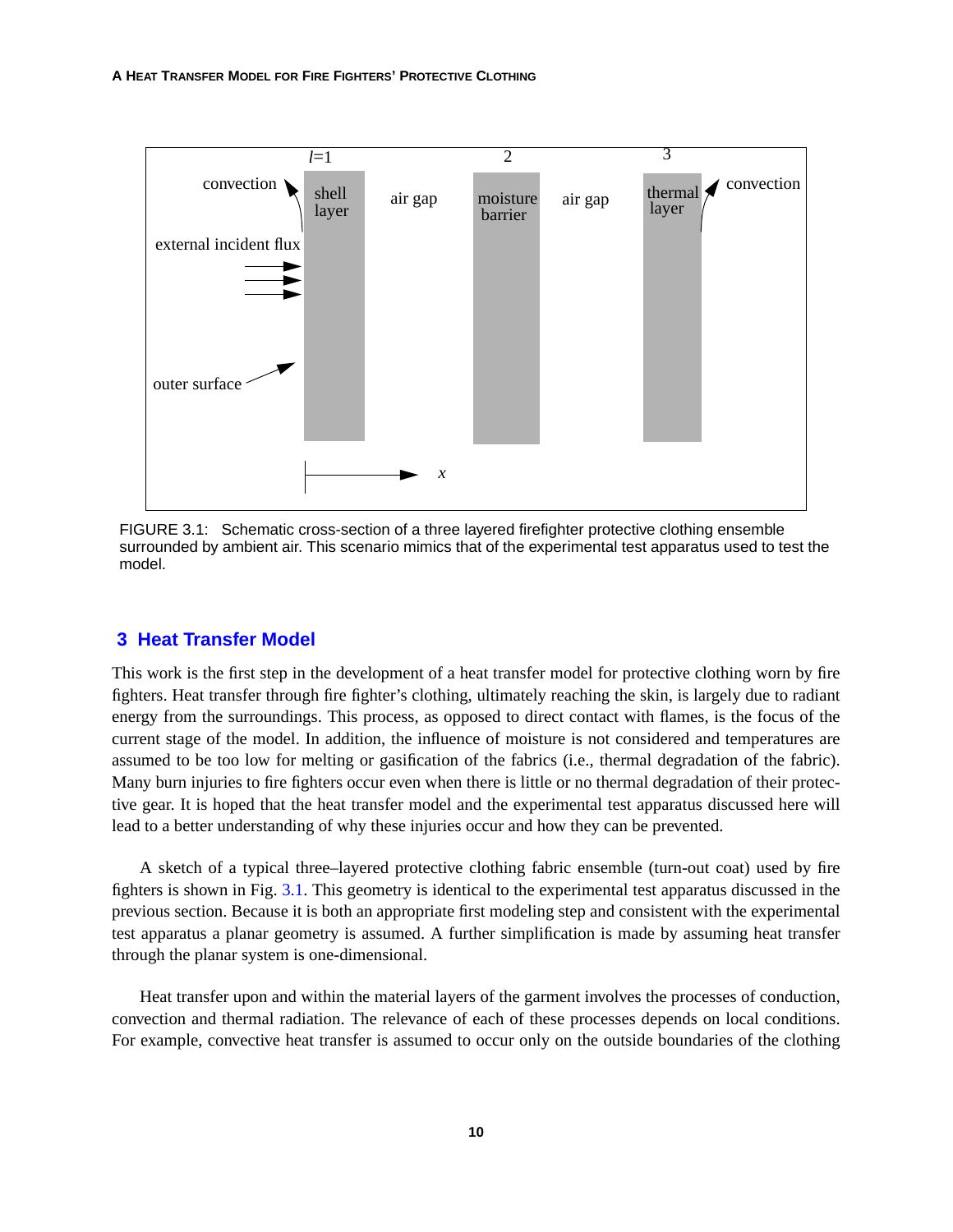ensemble and therefore enters through the boundary conditions of the model. In one-dimension the equation governing the conservation of energy is:

$$
\rho c_{\mathbf{p}} \frac{\partial T}{\partial t} = -\frac{\partial q_{\mathbf{CD}}}{\partial x} - \frac{\partial q_{\mathbf{R}}}{\partial x} + g,
$$
\n(3.1)

with fluxes

$$
q_{\text{CD}} = -k \frac{\partial T}{\partial x}, \quad \text{conduction (Fourier law)}, \tag{3.2}
$$

$$
q_{\rm R} \,, \qquad \qquad \text{radiation flux (see Sec. 3.1).} \tag{3.3}
$$

Eq. (3.1) is solved within each gas or solid region of the garment. Both an initial condition and boundary conditions are required. Care must be taken in the discretization of Eq.  $(3.1)$  to ensure that the fluxes are continuous across interfaces (see Sec. 4). To obtain the temperature distribution throughout the protective clothing ensemble both the energy equation  $(3.1)$  and the radiative heat transfer equation (in some approximation) must be solved. The thermal radiation model is developed next.

#### **3.1 Thermal Radiation Model**

The radiative transfer equation for the spectral intensity,  $I_{\lambda}$ , in the absence of scattering and assuming thermodynamic equilibrium (Kirchoff's law is valid) is

$$
\frac{1}{\kappa_{\lambda}} \frac{dI_{\lambda}(s, \theta, \phi)}{ds} + I_{\lambda}(s, \theta, \phi) = I_{\mathbf{b}, \lambda}[T(s)],
$$
\n(3.4)

where *s* is the path length of the radiation beam in the  $\hat{\Omega}$  direction;  $\theta$  and  $\phi$  are the polar and azimuthal angles locating the beam of radiation in a spherical coordinate system;  $I_{b,\lambda}$  is the blackbody spectral intensity; *T* is the temperature. In general *s* depends on three space variables. In the context of the onedimensional model used here (see Fig. 3.1) the intensity is independent of the azimuthal direction and points in the  $\theta = 0$  or  $\pi$  directions (forward or backward) only. Thus,  $\theta = 0$  corresponds to the direction of increasing *x* and

$$
\frac{d}{ds} = \frac{\partial}{\partial x}\frac{dx}{ds} = \beta\frac{\partial}{\partial x}, \qquad \beta = \cos\theta = 1, -1 \tag{3.5}
$$

This motivates the splitting of the intensity into forward (positive *x* direction) and backward components,  $I^+$  and  $I^-$  [15]:

$$
I_{\lambda} = I_{\lambda}(x, \hat{\Omega}) = I_{\lambda}^{+}(x, \hat{\Omega}) + I_{\lambda}^{-}(x, \hat{\Omega}) = I_{\lambda}^{+}(x)\delta(\beta - 1) + I_{\lambda}^{-}(x)\delta(1 + \beta).
$$
 (3.6)

To simplify the notation, when variables are spectrally dependent the  $\lambda$  subscript is present only on the left–hand–side of the equations to follow. Equation  $(3.4)$  is solved for a material layer (air layers are assumed to be nonparticipating) for both the backward and forward components of the spectral intensity. This scenario is depicted in Fig. 3.2 for an arbitrary material layer *l*.

The solution of Eq.  $(3.4)$  is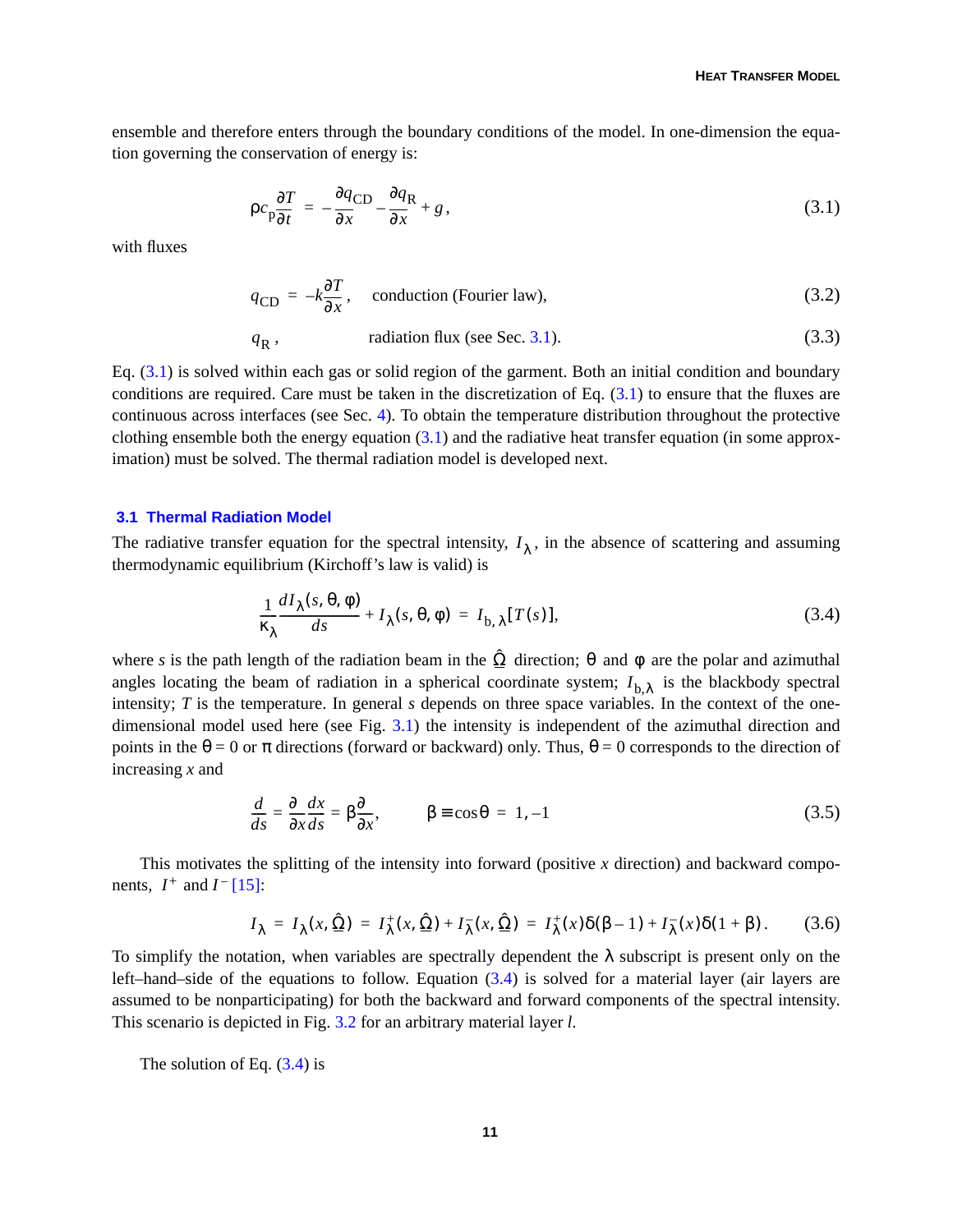

FIGURE 3.2: Geometry for solution of one-dimensional radiative transfer equation in an arbitrary material layer *l*.

$$
I_{\lambda}^{+}(x) = I^{i, +}e^{-\eta} + \int_{0}^{\eta} I_{b}e^{-(\eta - \eta')} d\eta',
$$
  
\n
$$
I_{\lambda}^{-}(x) = I^{i, -}e^{-(\eta_{d} - \eta)} + \int_{\eta}^{\eta_{d}} I_{b}e^{-(\eta' - \eta)} d\eta',
$$
\n(3.7)

where

$$
\eta_{\lambda} = \int_0^x \kappa dx',\tag{3.8}
$$

is the nondimensional spectral absorption length. From the spectral intensities in Eq.  $(3.7)$  the spectral radiative flux can be determined

$$
q_{R,\lambda} = \int_{4\pi} \Omega I(s, \hat{\Omega}) d\Omega = q_{R,\lambda}^+ + q_{R,\lambda}^-
$$
  

$$
= \int_0^{2\pi} \int_0^1 I^+(x, \beta) \beta d\beta d\phi + \int_0^{2\pi} \int_{-1}^0 I^-(x, \beta) \beta d\beta d\phi.
$$
 (3.9)

Only the net flux, which is found by integrating Eq. (3.7) over all wavelengths, is considered in the model

$$
q_{R}^{+}(\eta) = q_{R}^{i,+}e^{-\eta} + \sigma \int_{0}^{\eta} T^{4}(\eta')e^{-(\eta-\eta')}d\eta',
$$
  
\n
$$
q_{R}^{-}(\eta) = q_{R}^{i,-}e^{-(\eta_{d}-\eta)} - \sigma \int_{\eta}^{\eta_{d}} T^{4}(\eta')e^{-(\eta'-\eta)}d\eta',
$$
\n(3.10)

where,  $q_R^i$   $\leq$  0, the backward flux incident on the  $x = d$  material boundary in non-positive. Note that spectral dependence of the fluxes can be added to the model in a straightforward way. The first terms on the right-hand-side of Eq.  $(3.10)$  are the contribution to the flux from radiation entering the boundaries. The second terms are the contribution of emission along the path length of integration (self emission).

In the current model, the major radiative fluxes incident on the boundaries of a material layer  $(q_R^{\mathbf{i},+}, q_R^{\mathbf{i},-})$  are assumed to be due to: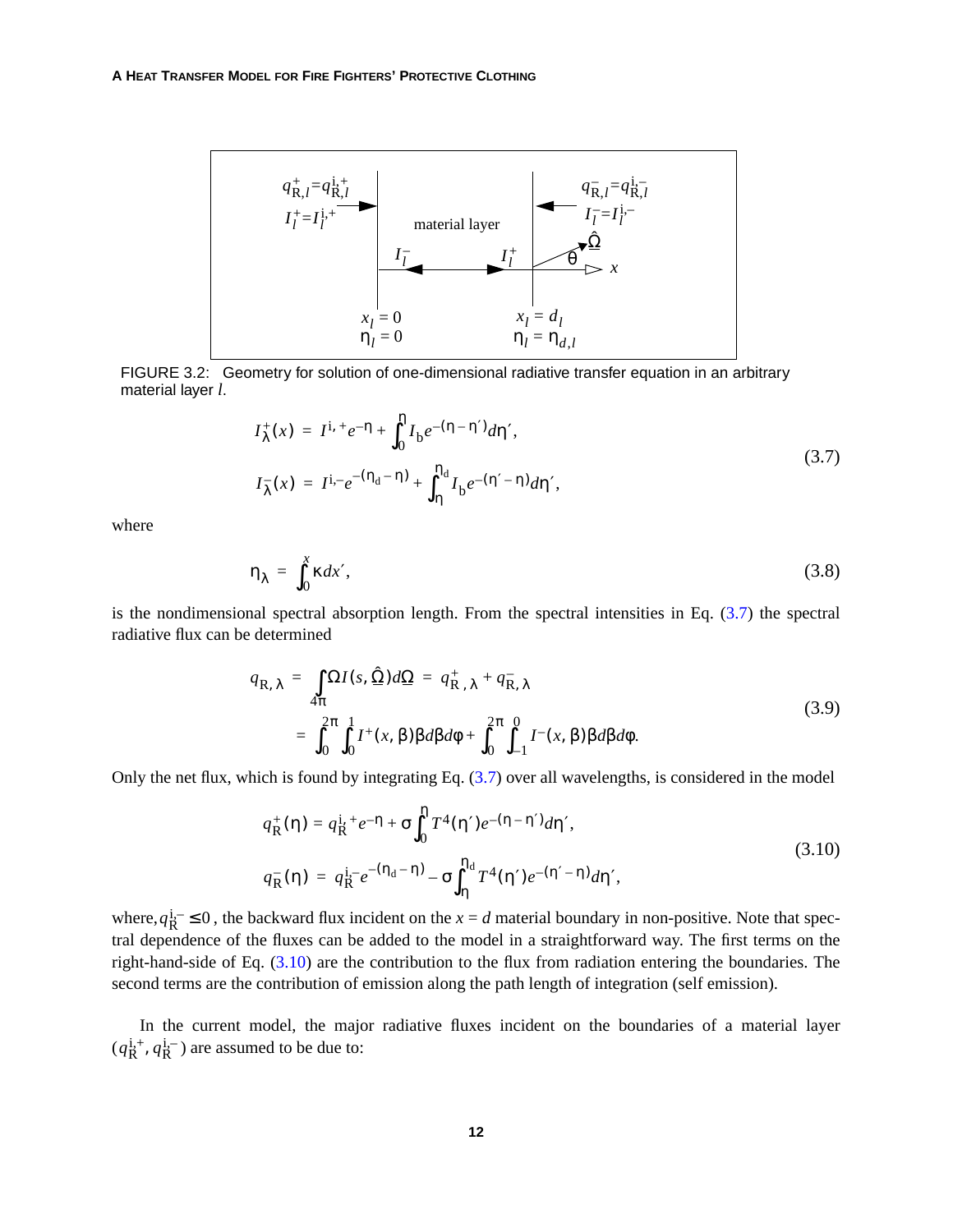- **1.** the external incident heat flux on the outer garment layer. This contributes to the forward incident fluxes and the backward incident fluxes on the inner gas/solid boundaries if reflection occurs.
- **2.** interlayer (across air layers) radiative flux and its reflection. This occurs when the material surfaces bounding the air layers have different temperatures and contributes to both the forward and backward incident flux.

With regard to 1, only the backward reflection of radiation due to the external flux is calculated. Note that since the radiative transfer equation is linear, the separate contributions to the forward or backward boundary fluxes for a particular boundary can be obtained and then added.

It is commonly assumed that, within a material, the contribution to the radiative flux from self emission is much smaller than that due to the absorption of the externally incident flux [i.e., terms containing  $I<sub>b</sub>$ in Eq. (3.7) are neglected]. Under this assumption the net flux within material layer *l* from Eqs. (3.9) and (3.10) is (Beer-Lambert law)

$$
q_{R, l} = q_{R, l}^{+} + q_{R, l}^{-} = q_{R, l}^{i,+} e^{-\eta_{l}} + q_{R, l}^{i,-} e^{\eta_{l} - \eta_{d, l}}.
$$
\n(3.11)

Here  $q_{R}^{1,+}$  and  $q_{R}^{1,-}$  are the fluxes incident on the left and right side, respectively, of material layer *l* and is the optical length from the left boundary of layer *l* (see Fig. 3.2).  $q_{R,l}^{i,+}$  and  $q_{R,l}^{i,-}$  are the fluxes incident on the left and right side, respectively, of material layer l and  $\eta_l$ 

The absorptivity of a fabric layer,  $\alpha$ , is related to its transmissivity,  $\tau$ , and reflectivity, r, through

$$
\alpha + r + \tau = 1. \tag{3.12}
$$

The absorption coefficient is assumed to be constant within a material layer. This means that it can be determined from the transmissivity and reflectivity of the fabric layer. Define *q*in to be the radiative flux on the left-hand-side surface of fabric layer *l*. From Eq. (3.11) the transmissivity of the fabric layer is

$$
\tau_{l} = \frac{q_{\rm R,l}^{+}(\eta_{\rm d,l})}{q_{\rm in}} = \frac{(1 - r_{l})q_{\rm in}e^{-\kappa_{l}d_{l}}}{q_{\rm in}} \tag{3.13}
$$

This equation gives the absorption coefficient for material layer *l*:

$$
\kappa_l = \frac{1}{d_l} \ln \left( \frac{1 - r_l}{\tau_l} \right). \tag{3.14}
$$

#### **3.2 Radiation fluxes incident on material boundaries**

As discussed above it is assumed that the radiant flux on a material boundary is from two sources: the external radiation source  $(q_e)$  and the interlayer flux (denoted, for example,  $q_{1-2}$  for fabric layers 1 and 2). These fluxes are depicted in Fig. 3.3. The contributions to the incident boundary flux due to the external flux,  $q_{e,l}^{i,+/-}$ , are as follows. (Note, the backward component is due to reflection only from the next material layer).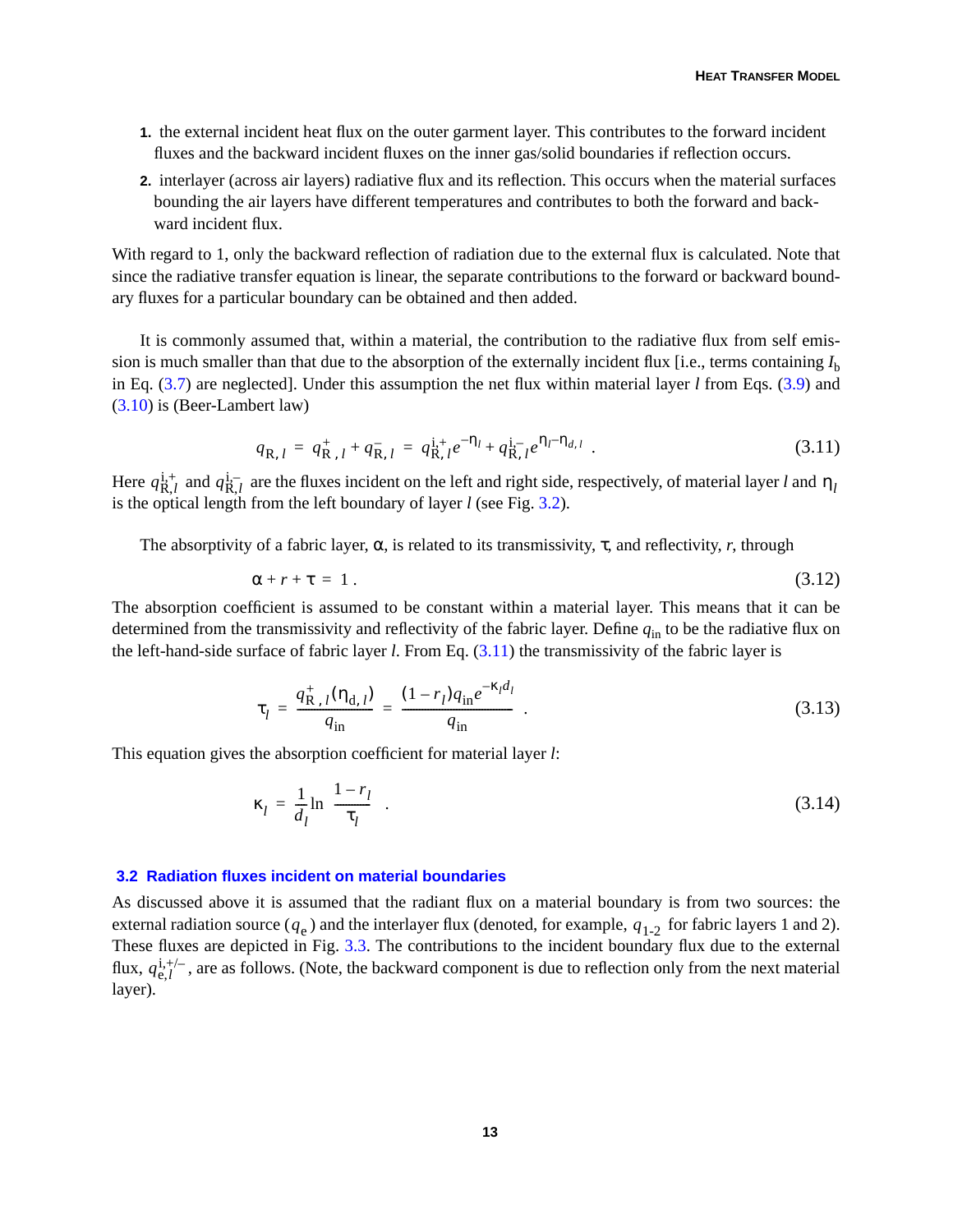

FIGURE 3.3: Radiative fluxes included in the model which are incident on material boundaries in a three layer clothing assembly surrounded by ambient air of temperature *T*∞.

Fabric Layer 1

\n
$$
q_{e,1}^{i,+} = q_e(1 - r_1)
$$
\n
$$
q_{e,1}^{i,-} = -r_2 q_{R,1}^+( \eta_{d,1}) = -q_e r_2 (1 - r_1) e^{-\eta_{d,1}}
$$
\nFabric Layer 2

\n
$$
q_{e,2}^{i,+} = (1 - r_2) q_{R,1}^+( \eta_{d,1}) = q_e (1 - r_2) (1 - r_1) e^{-\eta_{d,1}}
$$
\n
$$
q_{e,2}^{i,-} = -r_3 q_{R,2}^+( \eta_{d,2}) = -q_e r_3 (1 - r_2) (1 - r_1) e^{-(\eta_{d,1} + \eta_{d,2})}
$$
\n(3.16)

Fabric Layer 3

$$
q_{e,3}^{i, +} = (1 - r_3)q_{R,2}^{+}(\eta_{d,2}) = q_e(1 - r_3)(1 - r_2)(1 - r_1)e^{-(\eta_{d,1} + \eta_{d,2})}
$$
(3.17)  

$$
q_{e,3}^{i, -} = 0
$$

Note that all boundary fluxes are in terms of the radiative properties of the material layers and the external flux.

The net interlayer radiative flux is computed by using the result for plane parallel plates with isotropic scattering, diffusively reflecting boundaries separated by nonparticipating air (optically thin,  $\kappa_a d_a \ll 1$ ). With this assumption  $q_{1-2}$  from Eq. (3.9) for intensities integrated over all wavelengths ([15], p. 315) is

$$
q_{1-2} = \frac{\sigma(\epsilon_1 T_1^4 + r_1 \epsilon_2 T_2^4)}{1 - r_1 r_2} - \frac{\sigma(\epsilon_2 T_2^4 + r_2 \epsilon_1 T_1^4)}{1 - r_1 r_2}.
$$
 (3.18)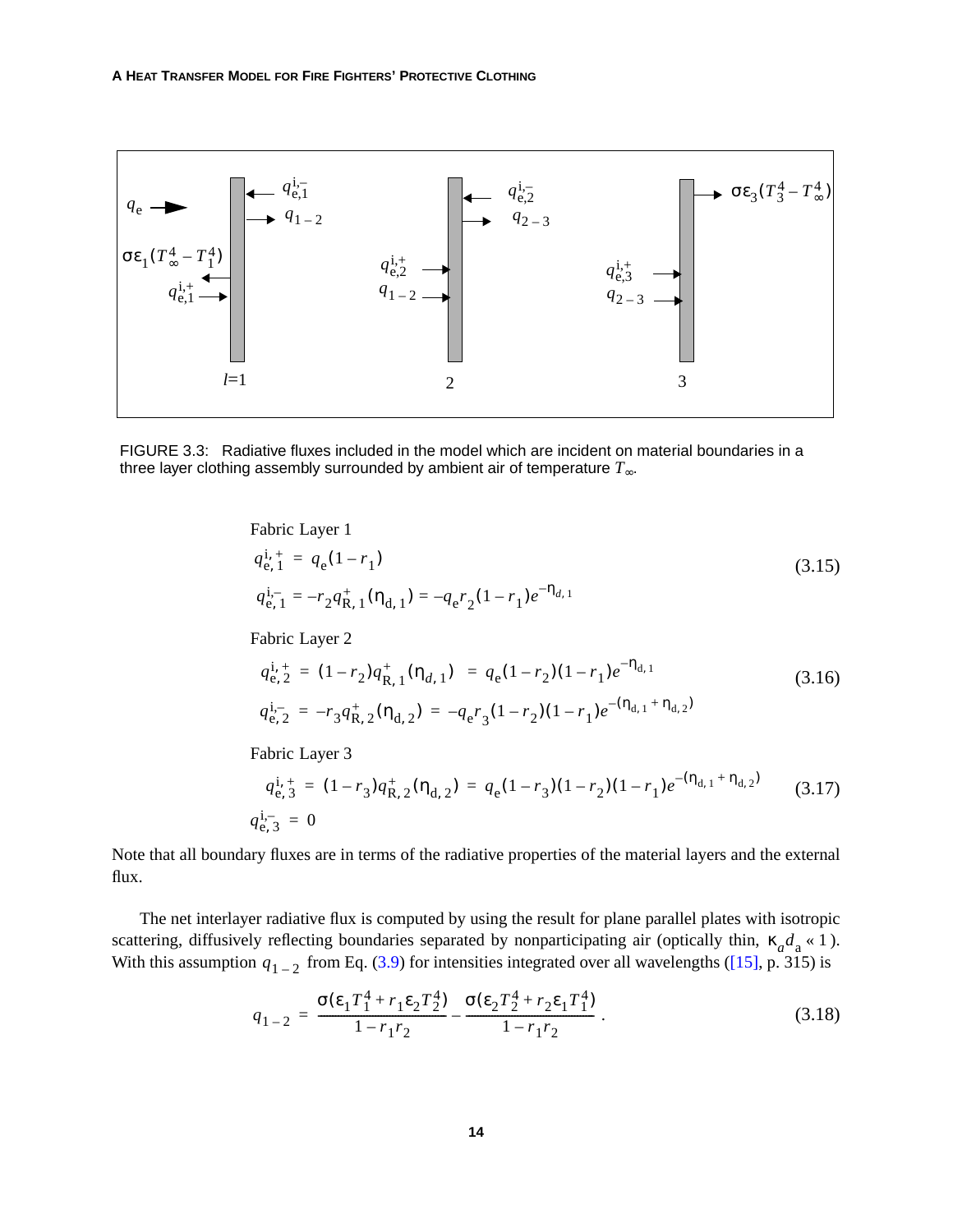

FIGURE 4.1: One-dimensional control volume.

Thus, the net incident flux on a the left side of material layer *l*=2 (for example) is the sum of the two contributions

$$
q_{\mathsf{R},2}^{\mathbf{i},+} = q_{\mathsf{e},2}^{\mathbf{i},+} + q_{1-2}.
$$
 (3.19)

This incident flux in used in Eq.  $(3.11)$ .

#### **4 Numerical model**

A control volume approach was used to derive the finite difference form of Eq. (3.1). This method of discretization ensures local energy conservation and requires approximation of only first order derivatives (rather than higher order). A second order Runge-Kutta scheme was used for time stepping. The stability characteristics of Runge-Kutta are not as attractive as an implicit scheme such as Crank–Nicholson —leading to a more computationally expensive algorithm. However, the Runge-Kutta scheme was chosen at this stage of the model's development because it allows for a more simple and direct incorporation of a temperature dependent conductivity.

#### **4.1 Discretization of model equation**

Material interfaces occur at control volume interfaces. An arbitrary control volume surrounding grid point *P* (at the center of the control volume) is depicted in Fig. 4.1.

Control volume faces are marked by dashed lines; the left face is denoted by *w* and the right face by *e*. Grid points to the left and right of *P* are denoted by *W* and *E*, respectively. Note that in general the control volumes are not of constant size [i.e.,  $\delta_w \neq \delta_e \neq \Delta x = (\delta_w + \delta_e)/2$  ]. Integrating Eq. (3.1) over the control volume centered about *P* gives

$$
\int_{w}^{e} c_{p} \rho \frac{\partial T}{\partial t} dx dA = k \frac{\partial T}{\partial x} \Big|_{w}^{e} dA - q_{R} \Big|_{w}^{e} dA + \int_{w}^{e} g dx dA, \tag{4.1}
$$

where  $dA$  is a constant and the conductivity,  $k$ , can depend on temperature. Note that the equation is nonlinear when the conductivity *k* depends on temperature. The approach for each term in Eq. (4.1) is discussed briefly below: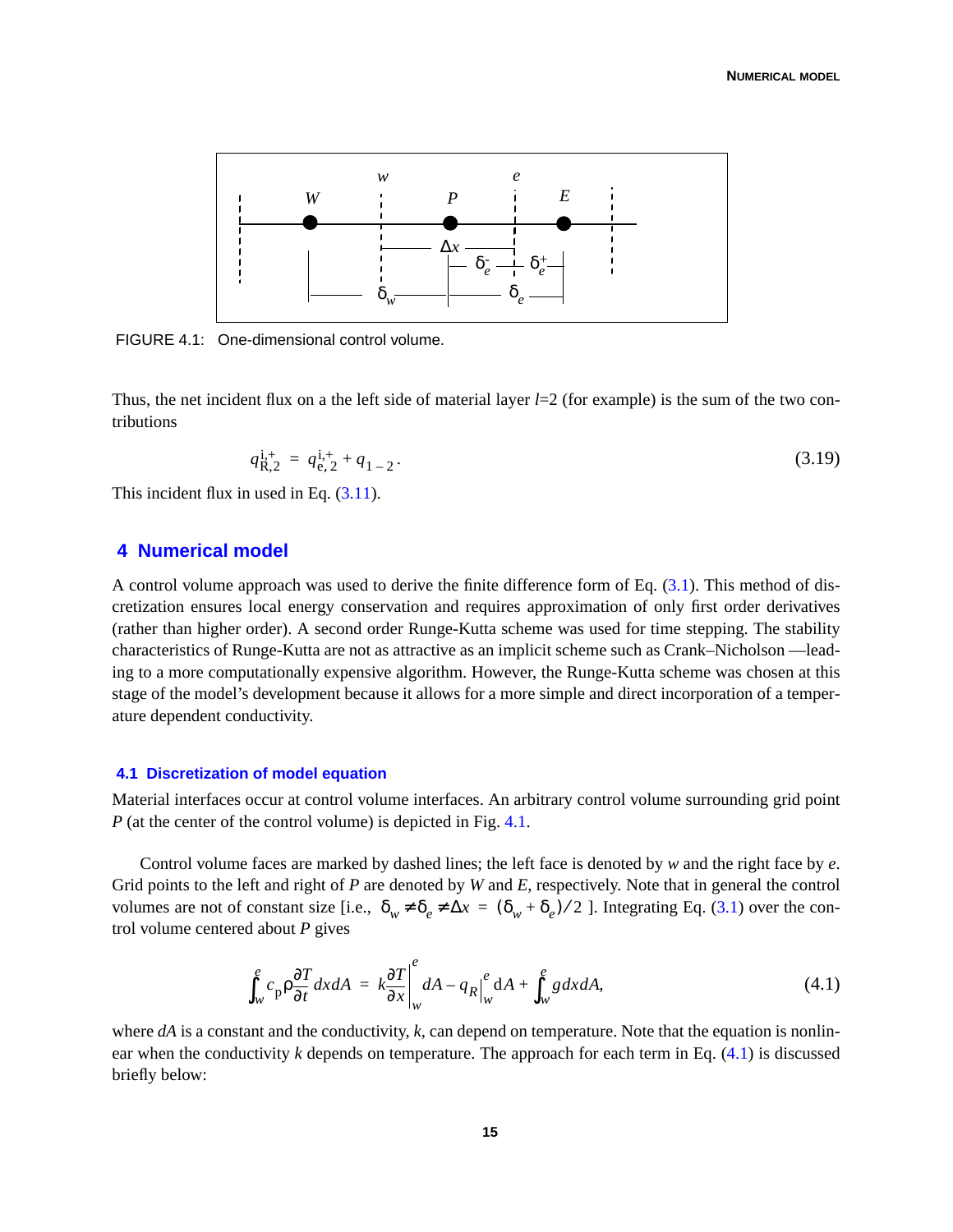#### **A HEAT TRANSFER MODEL FOR FIRE FIGHTERS' PROTECTIVE CLOTHING**

- **1.** It is assumed that the rate at which energy is stored in the control volume,  $c_p \rho \frac{\partial T}{\partial t}$ , is constant throughout the volume. The validity of this assumption will improve as the size of the control volume decreases.
- **2.** The first order derivatives in the conduction flux term are obtained by assuming *T* varies linearly within a control volume. Care must taken to ensure that the flux - $q_{CD} = k\partial T / \partial x$  is continuous at cell interfaces. This is achieved by determining an effective conductivity coefficient, *k*\*, at the cell interface as follows. The heat conduction flux at interface *e* in Fig. 4.1 is expressed as

$$
k\frac{\partial T}{\partial x}\Big|^{e} = k_{E}\frac{(T_{E} - T_{e})}{\delta_{e}^{+}} = k_{P}\frac{(T_{e} - T_{P})}{\delta_{e}^{-}}.
$$
\n(4.2)

Note that the conductivity is assumed to be constant within a control volume. Solving for *T<sup>e</sup>* from the second and third terms and substituting the result into the second term gives

$$
k\frac{\partial T}{\partial x}\bigg|^{e} = k^*(T_E - T_P), \quad 1/k^* = \frac{\delta_e^-}{k_P} + \frac{\delta_e^+}{k_E}.
$$
\n(4.3)

A similar method is used for fluxes at the gas/solid boundaries (Sec. 4.2).

- **3.** The radiative flux is obtained from Eq. (3.11).
- **4.** Internal heat generation may occur if, for example, a melting fabric solidifies; heat losses may occur by fabric pyrolysis or melting. These processes are not considered at this stage of the model ( $g \equiv 0$ ).

With the above assumptions the discretized energy equation becomes

$$
\overline{c_p \rho \frac{\partial T}{\partial t}} \bigg|^P \Delta x dA = k \frac{\partial T}{\partial x} \bigg|_w^e dA - q_R \bigg|_w^e dA.
$$
 (4.4)

where the overbar indicates the quantity is a cell average. This equation is solved for each material layer and air gap. Boundary conditions for the conductive and radiation fluxes are needed on all internal gas/ solid boundaries. Convective losses must also be included at the two outer gas/solid boundaries. These boundary fluxes are considered next.

#### **4.2 Boundary conditions**

The external radiative flux (possibly time varying) on the outer surface of the garment is specified, as are the ambient air temperatures on each side of the fabric assembly. Continuity of the heat fluxes across the gas/solid boundaries must be enforced to conserve energy. There are two types of gas/solid boundaries distinguished according to whether or not convective heat transfer is present. The two outer boundaries of garment involve convective heat transfer and the associated surface heat transfer coefficient, *h*<sub>c</sub> (Fig. 3.1). The thickness of the air gaps between fabric layers  $($   $\sim$  1 mm) is small enough to assume that no velocity boundary layer develops and heat transfer is by conduction.

The situation for the outer surface of the garment facing the external radiation source is depicted in Fig. 4.2. The solid and gas cells have mean temperatures  $T_S$  and  $T_G$ . The temperatures on the solid and gas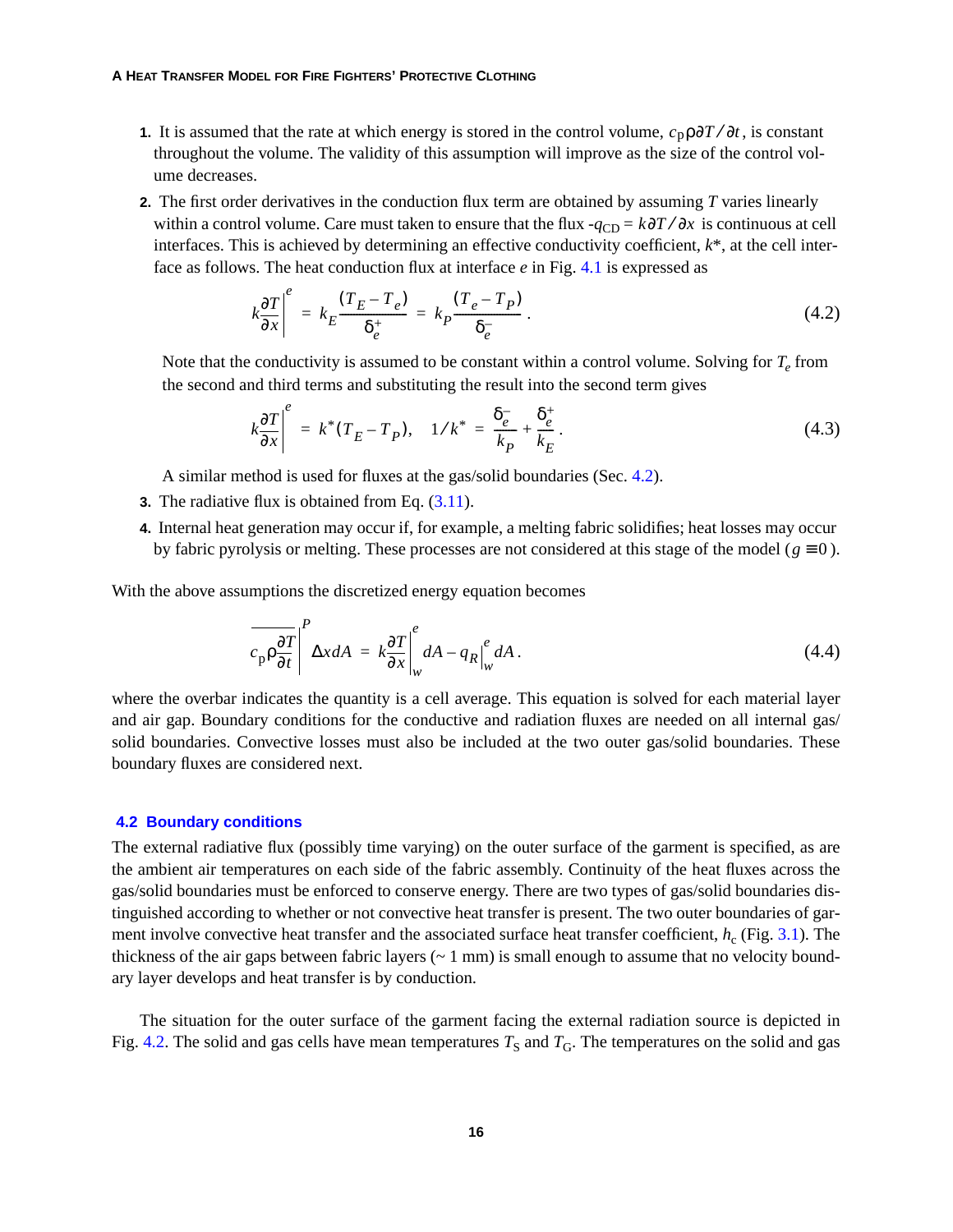sides of the surface layer are  $T_s$  and  $T_g$ , respectively. Continuity of the fluxes across the surface layer requires (using the cell spacing of Fig. 4.1)

$$
-q(x_{\Gamma}) = \frac{k_{\rm S}}{\delta_e^+}(T_{\rm S} - T_s) = h_{\rm c}(T_{\rm s} - T_{\rm g}) = \frac{k_{\rm G}}{\delta_e^-}(T_{\rm g} - T_{\rm G}) \tag{4.5}
$$

Solving for the surface layer temperatures  $T_s$ ,  $T_g$  and substituting the result into Eq. (4.5) gives

$$
-q(x_{\Gamma}) = k_{\Gamma}(T_{S} - T_{G}), \qquad \frac{1}{k_{\Gamma}} = \frac{\delta_{e}^{-}}{k_{S}} + \frac{\delta_{e}^{+}}{k_{G}} + \frac{1}{h_{c}}.
$$
 (4.6)

The surface heat transfer coefficient,  $h_c$ , was obtained from the Nusselt number through empirical correlations of free convection on a vertical plate [16]

$$
h_{\rm c} = \text{Nu} \frac{k_{\rm G}}{L} \tag{4.7}
$$

Correlations appropriate for both laminar and turbulent flow were used depending on the magnitude of the Rayleigh number. For laminar flow the correlation is

Nu = 
$$
0.68 + \frac{0.67 \text{ Ra}^{1/4}}{(1 + [0.492/Pr]^{9/16})^{4/9}}, \quad 10^{-1} < \text{Ra} < 10^{9}
$$
 . (4.8)

When  $Ra > 10<sup>9</sup>$  the following correlation for turbulent flow was used

$$
Nu^{1/2} = 0.825 + \frac{0.387 \text{ Ra}^{1/4}}{(1 + [0.492/Pr]^{9/16})^{8/27}} \tag{4.9}
$$

The temperature dependent values of density and viscosity of air used in Nusselt number were determined at  $(T<sub>G</sub> + T<sub>∞</sub>)/2$ . A constant value of the Prandtl number was used, Pr = 0.7. Equation (4.6) defined the conductive heat flux in Eq. (4.4) at the outer boundaries. Radiative fluxes on the boundaries were obtained from expressions developed in Sec. 3.2.

Similarly, at the gas/solid boundaries of the internal material layer 2, for which no thermal boundary layer exists, continuity of the conductive heat fluxes across the interface is ensured by using

$$
-q(x_{\Gamma}) = k_{\Gamma}(T_{S} - T_{G}), \qquad \frac{1}{k_{\Gamma}} = \frac{\delta_{e}^{-}}{k_{S}} + \frac{\delta_{e}^{+}}{k_{G}}.
$$
 (4.10)

#### **5 Turnout Coat Characteristics**

As depicted in Fig. 3.1 a typical turn-out coat consists of three fabric layers: the shell (outermost layer, farthest from skin), the moisture barrier and the thermal liner. Various physical characteristics of the fabrics under normal loft are listed in Table 1. To perform a simulation the thickness, density, conductivity, specific heat and the optical properties of transmissivity and reflectivity were needed for each fabric layer. All the fabrics were clean (unused). Thickness was measured with a micrometer. For a given fabric, three different samples were measured 12 times giving a total of 36 independent measurements. Density was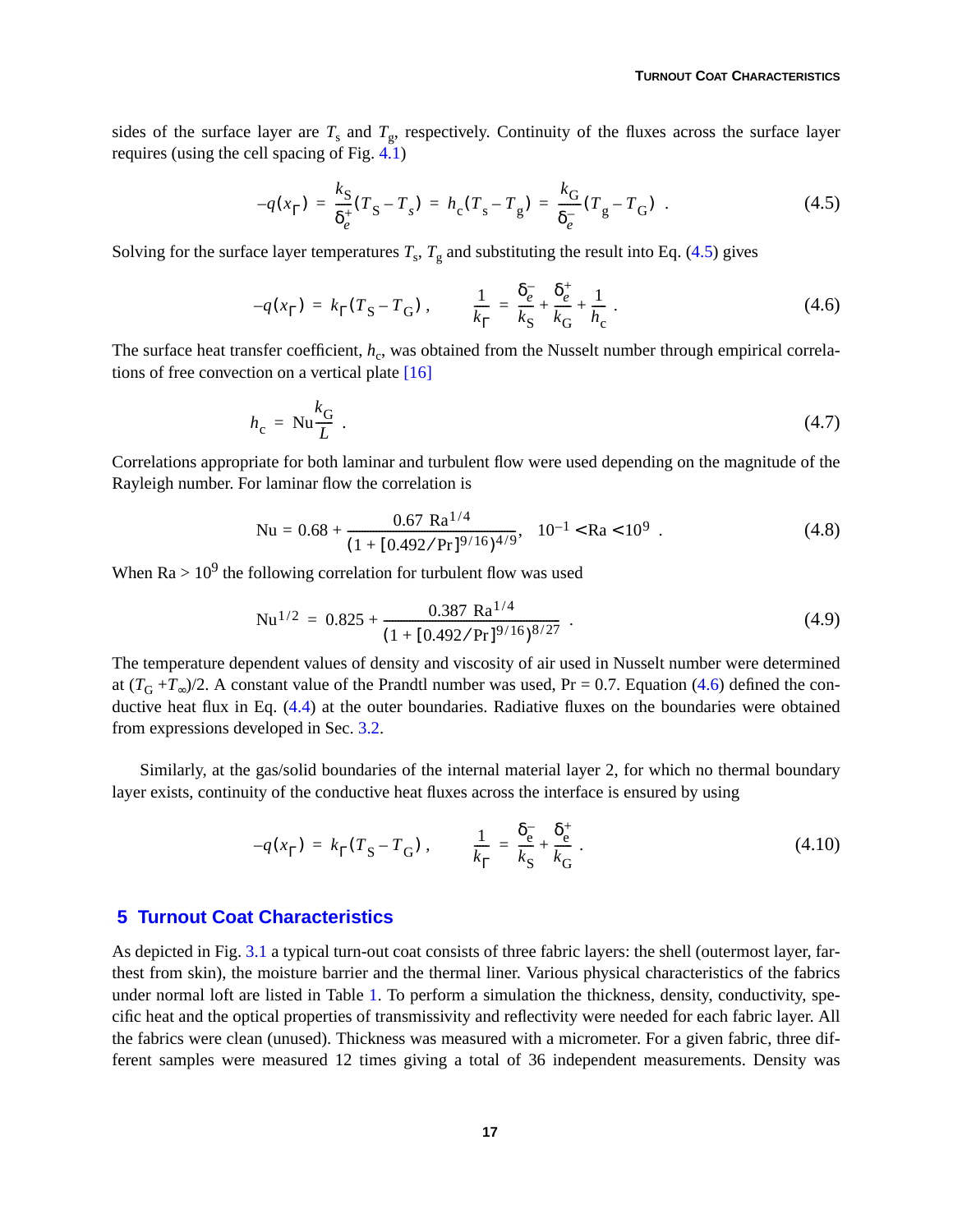

FIGURE 4.2: Solid/gas interface at outer surface of garment.

| <b>Fabric</b><br><b>Characteristic</b> | <b>Shell</b>             | <b>Moisture Barrier</b>                  | <b>Thermal Liner</b>                    |
|----------------------------------------|--------------------------|------------------------------------------|-----------------------------------------|
| Thickness (cm)                         | $0.082 \pm 0.007$        | $0.055 \pm 0.005$                        | $0.35 \pm 0.04$                         |
| specific mass $(g/m^2)$                | 254                      | 440                                      | 240                                     |
| density $(g/cm^3)$                     | $0.31 \pm 0.024$         | $0.8 \pm 0.06$                           | $0.072 \pm 0.007$                       |
| conductivity $(W/cm-C)$                | $4.7 \times 10^{-4}$ [1] | $1.2 \times 10^{-4}$ (soft rubber, [16]) | $3.8 \times 10^{-4}$ (glass wool, [16]) |
| specific heat $(J/g \cdot C)$          | 1.3 $[1]$                | 2.01 (soft rubber, $[16]$ )              | 0.7 (glass wool, $[16]$ )               |
| transmissivity (see text)              | 0.044                    | 0.005                                    | 0.0012                                  |
| reflectivity (see text)                | 0.09                     | 0.017                                    | 0.002                                   |
| color                                  | black                    | white                                    | yellow                                  |

TABLE 1: Physical characteristics of fabric layers (at 20 ˚C).

obtained in two ways when possible: from the measured thickness, area and mass or from the measured thickness and area density from the manufacturer (when available). In the turnout coat considered here the shell material is Nomex® IIIA, the moisture barrier is neoprene, and the thermal liner is Aralite®.<sup>1</sup> The conductivity, specific heat and optical properties of the fabrics were not measured. When possible, these property values were obtained from the literature (references are cited in Table 1). When no values could be found those for similar fabrics were used until measured values can be obtained. For example, the specific heats of soft rubber and glass wool were used for the moisture barrier and thermal layer, respectively. Table 1 lists the material properties used in the simulations reported here.

<sup>1.</sup> Certain commercial equipment, instruments, or materials are identified in this paper in order to adequately specify the materials used and the experimental procedure. Such identification does not imply recommendation or endorsement by the National Institute of Standards and Technology, nor does it imply that the materials or equipment identified are necessarily the best available for the purpose.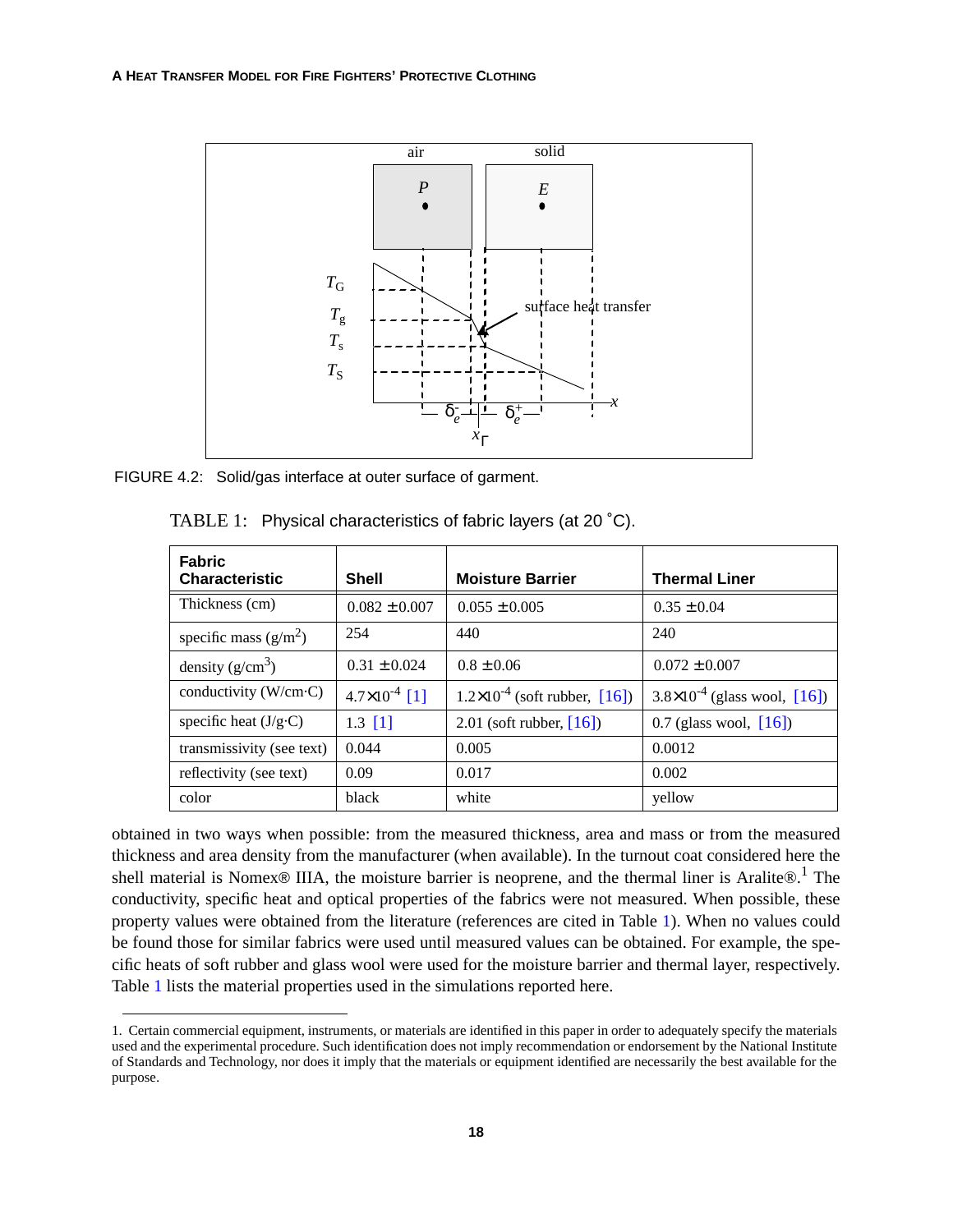As mentioned above, the model used the total or spectrally integrated value of the transmissivity and reflectivity. These were calculated from their spectrally dependent values. For example, in the case of the shell layer,

$$
\tau_1 = \frac{\int_0^\infty E_{\mathbf{b},\,\lambda} \tau_{\lambda,\,1} \, d\lambda}{\int_0^\infty E_{\mathbf{b},\,\lambda} \, d\lambda}, \qquad \qquad r_1 = \frac{\int_0^\infty E_{\mathbf{b},\,\lambda} r_{\lambda,\,1} \, d\lambda}{\int_0^\infty E_{\mathbf{b},\,\lambda} \, d\lambda}.
$$
\n
$$
(5.1)
$$

The spectral energy distribution from the central region of a gas-fired radiant panel approximates that of a blackbody source at 943 K  $[17]$  which was used for  $E_{b,\lambda}$  in Eq. (5.1).

Bamford and Boydell [10] use the specific mass of the fabric to determine values of  $\tau_{\lambda}$  and  $r_{\lambda}$  for four wavelength bands (visible,  $0.4 \mu m$  -  $0.7 \mu m$ ;  $0.7 \mu m$  -  $2.5 \mu m$ ;  $2.5 \mu m$  -  $5 \mu m$ ; and  $> 5 \mu m$ ). These band averaged transmissivities can then be used in Eq.  $(5.1)$ . It should be noted that the method used by Bamford and Boydell [10] to obtain τ and *r* is based on a compilation of optical property measurements [4]. Common clothing fabrics (cotton, polyester, acetate, acrylic and wool) were measured. More specialized fabrics used in fire fighter protective clothing, such as Nomex® were not considered. Thus, the accuracy of the optical properties obtained via Bamford and Boydell should be viewed with some caution. For example, Fig. 6 in Quintiere [18] shows that twill cottons and aromatic polyamide (generic Nomex®) of the same specific mass have markedly different spectral behavior (in the wavelength range 0.7  $\mu$ m - 2.5  $\mu$ m). Even when the total transmissivity for a given fabric is measured different values are reported. For a shell fabric with a specific mass of approximately 140 g/m<sup>2</sup> reported values are:  $\tau$  = 0.11 for aromatic polyamide with a 1000 K blackbody source  $[18]$ ;  $\tau = 0.17$  for Nomex with a 1250 K blackbody source [5]; the method used by Bamford and Boydell gives  $\tau = 0.08$  with a 1100 K blackbody source. Similarly, the total reflectivities for the cases just considered are  $r = 0.24$  [18],  $r = 0.26$  [5] and  $r = 0.09$  from Bamford and Boydell. As with the transmissivity, the reflectivity of Nomex® obtained following Bamford and Boydell is lower than those in the literature. In fact, Quintiere found that, irrespective of color or specific mass,  $r \approx 0.22$  for a number of commonly used cotton-based and aromatic polyamide shell fabrics (1000 K blackbody source temperature).

It is clear from the variation of the optical property values found in the literature that these properties need to be measured for the specific fabric to be simulated. However, pending these measurements, base case values of the spectral transmissivity and reflectivity for each fabric layer were determined using the method of Bamford and Boydell. This was done because no optical property information was found on neoprene or Aralite® and the method used by Bamford and Boydell only requires the specific mass. Figure 5.3 shows the normalized spectral blackbody emissive power and spectral transmissivity from which the total transmissivity was calculated [Eq. (5.1)] for the Nomex® IIIA shell fabric used in this study. The total reflectivity of the shell was computed in a similar manner. The moisture barrier was subjected to the gasfired panel's radiative spectrum as transmitted in modified form through the shell. From the definition of the spectral transmissivity  $[16]$  the spectral emissive power incident on the moisture barrier is

$$
E_{\lambda,2} = \tau_{\lambda,1} E_{\mathbf{b},\lambda}.\tag{5.2}
$$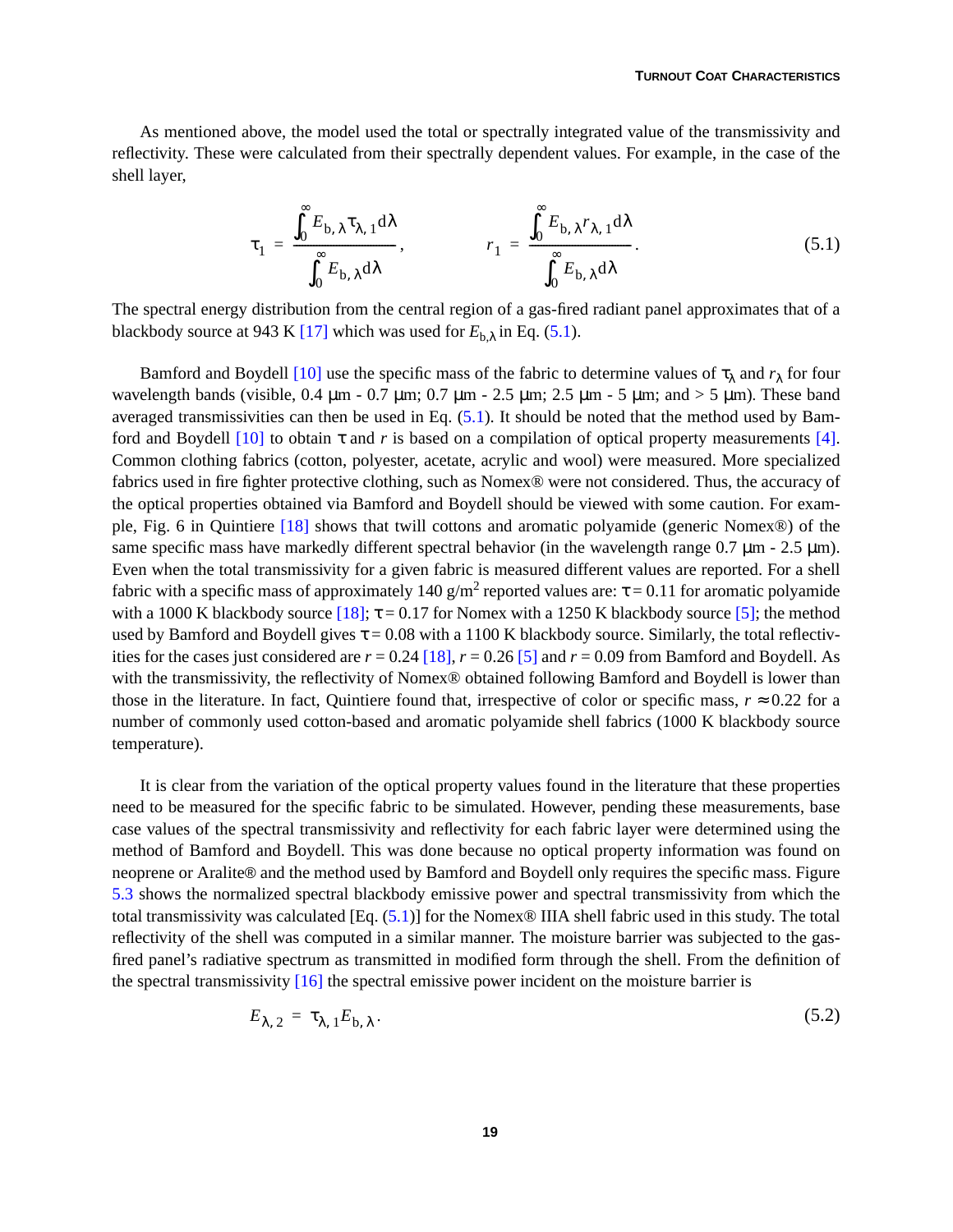

FIGURE 5.3: Normalized spectral blackbody emissive power versus wavelength which approximates the emission of the gas-fired radiative panel (blackbody source temperature of 943 K). Also shown is the assumed spectral transmissivity from Bamford and Boydell [10] for Nomex® IIIA of specific mass 254 g/  $m<sup>2</sup>$ .

Equation  $(5.2)$  along with the spectral transmissivity of the moisture barrier were used in Eq.  $(5.1)$  to compute the total transmissivity of the moisture barrier. The total reflectivity of the moisture barrier was computed in a similar way. The base case values of the optical properties are given in Table 1. Both air gaps were assumed to be 1 mm thick. The specific heat of air, which is weakly dependent on temperature, was set equal to its value at 20 C (1.006 J/g·C). The temperature dependence of the conductivity and density of air were fitted by polynomials.

#### **6 Model Results**

#### **6.1 Verification**

It is useful to compare the results of the numerical method to exact solutions of simplified problems. The performance of the numerical method can then be tested and the grid resolution required for suitably accurate results can be determined. To test the model for the case of two materials with different properties the exact solution to the following problem was used:

$$
U(x, t) = T(x, t) - T(x, 0),
$$
  
\n
$$
\frac{\partial U_1}{\partial t} = D_1 \frac{\partial^2 U_1}{\partial x^2}, \quad 0 \le x \le x_\Gamma; \qquad \frac{\partial U_2}{\partial t} = D_2 \frac{\partial^2 U_2}{\partial x^2}, \quad x_\Gamma \le x
$$
  
\n
$$
-k_1 \frac{\partial U_1(0, t)}{\partial x} = H \text{ for } 0 \le t.
$$
\n(6.1)

Equation (6.1) along with continuity conditions of both *U* and its flux at the interface two different materials  $(x = x_{\Gamma})$  governs the change in temperature due to a constant flux *H* on the  $x = 0$  boundary. The solution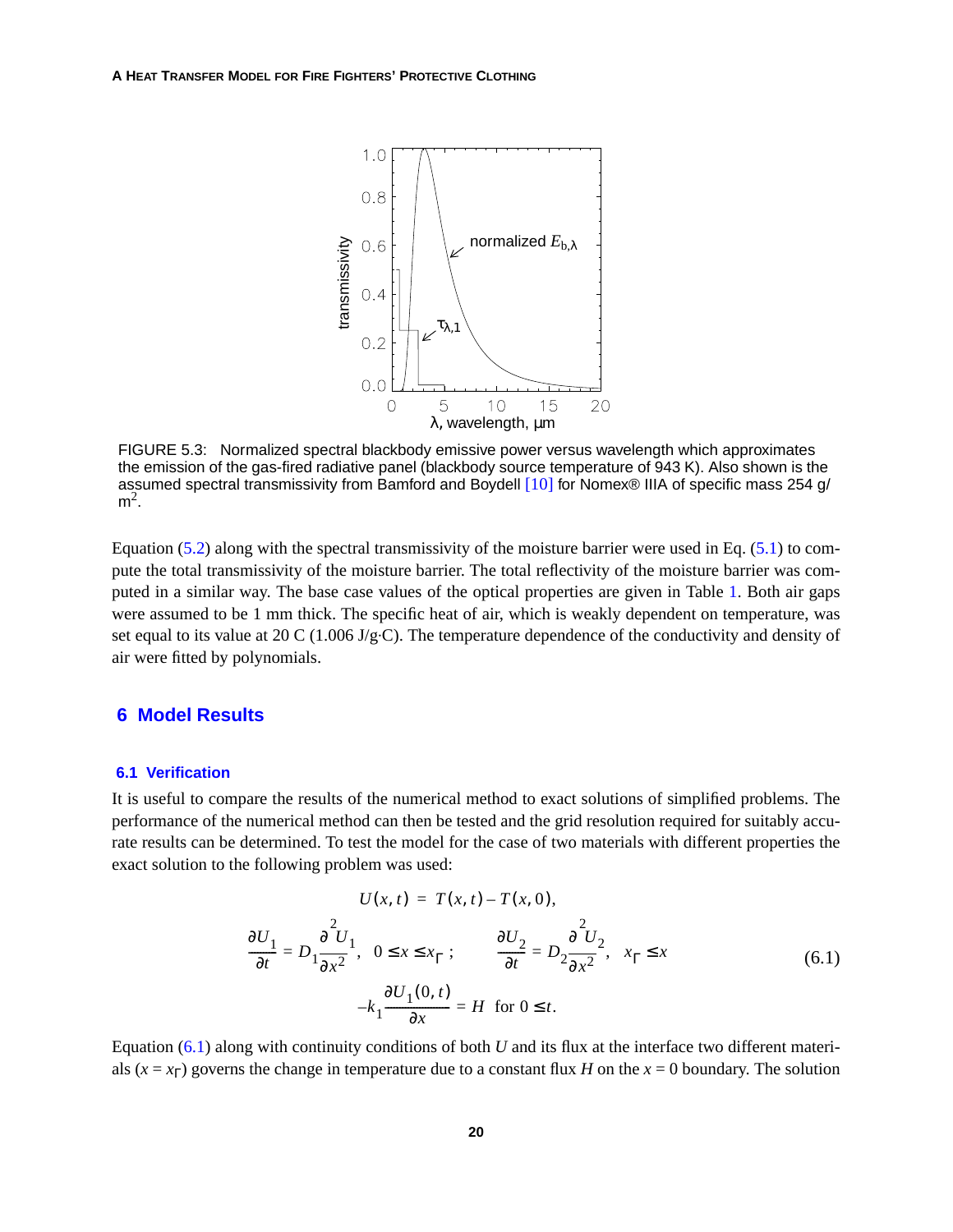has been found using Laplace transforms ([19] with corrections in [6]). The prescribed constant boundary flux *H* can be viewed as the net flux due to radiation, conduction and convection at the boundary. Time dependent radiative and convective heat losses at the boundary, which increase with temperature, are not present. The exact solution to Eq. 6.1 is

$$
U_{1} = \frac{H}{k_{1}} \left\{ 2\sqrt{\frac{D_{1}t}{\pi}} e^{-\frac{x^{2}}{4D_{1}t}} - x \left( 1 - \text{erf} \frac{x}{2\sqrt{D_{1}t}} \right) \right\}
$$
  
\n
$$
-\frac{1}{\gamma} \sum_{n=0}^{\infty} \left( \frac{1}{\gamma} \right)^{n} \left[ 2\sqrt{\frac{D_{1}t}{\pi}} \left( e^{-\frac{a^{2}}{4D_{1}t}} + e^{-\frac{b^{2}}{4D_{1}t}} \right) - a \left\{ 1 - \text{erf} \left( \frac{a}{2\sqrt{D_{1}t}} \right) \right\}
$$
  
\n
$$
+ b \left\{ 1 - \text{erf} \left( \frac{-b}{2\sqrt{D_{1}t}} \right) \right\} \right]
$$
  
\n
$$
U_{2} = \frac{2H\alpha\sqrt{D_{1}}}{x_{\Gamma}} \sum_{n=0}^{\infty} \left( -\frac{1}{\gamma} \right)^{n} \left\{ 2\sqrt{\frac{D_{2}t}{\pi}} e^{-\frac{c^{2}}{4D_{2}t}} - c \left( 1 - \text{erf} \frac{c}{2\sqrt{D_{2}t}} \right) \right\}
$$
(6.3)

and at the material interface,  $x = x_{\Gamma}$ ,

$$
U(x_{\Gamma}, t) = \frac{H}{k_1} \sum_{n=0}^{\infty} \left( -\frac{1}{\gamma} \right)^n \left( 1 - \frac{1}{\gamma} \right) \left[ 2 \sqrt{\frac{D_1 t}{\pi}} e^{-\left( \frac{x_{\Gamma}(2n+1)}{2\sqrt{D_1 t}} \right)^2} - x_{\Gamma}(2n+1) \left( 1 - \text{erf} \frac{x_{\Gamma}(2n+1)}{2\sqrt{D_1 t}} \right) \right]
$$
(6.4)

where

$$
\gamma = \frac{k_2 c_{p,2} \rho_2 + \sqrt{k_1 c_{p,1} \rho_1 k_2 c_{p,2} \rho_2}}{k_2 c_{p,2} \rho_2 - \sqrt{k_1 c_{p,1} \rho_1 k_2 c_{p,2} \rho_2}}, \qquad \alpha = (k_2 \sqrt{D_1} - k_1 \sqrt{D_2})^{-1},
$$
  
\n
$$
a = x + 2x_{\Gamma}(n+1), \qquad b = x - 2x_{\Gamma}(n+1),
$$
  
\n
$$
c = x - x_{\Gamma} \{1 - \sqrt{D_2/D_1}(2n+1)\}.
$$

This solution can be used to ensure that the discontinuity of the conduction coefficient at the material interface is handled properly by the numerical method. Unlike the flux due to conduction, the radiative flux in Eq. (4.4) was directly modeled. Its accuracy depends on the validity of the physical model for radiative heat transfer and on using appropriate optical properties —not on the accuracy of numerical differentiation. Thus, even though radiative absorption and emission are absent, using Eq.  $(6.1)$  does test the accuracy of the full numerical model. (There is a minor exception to this statement which will be discussed below).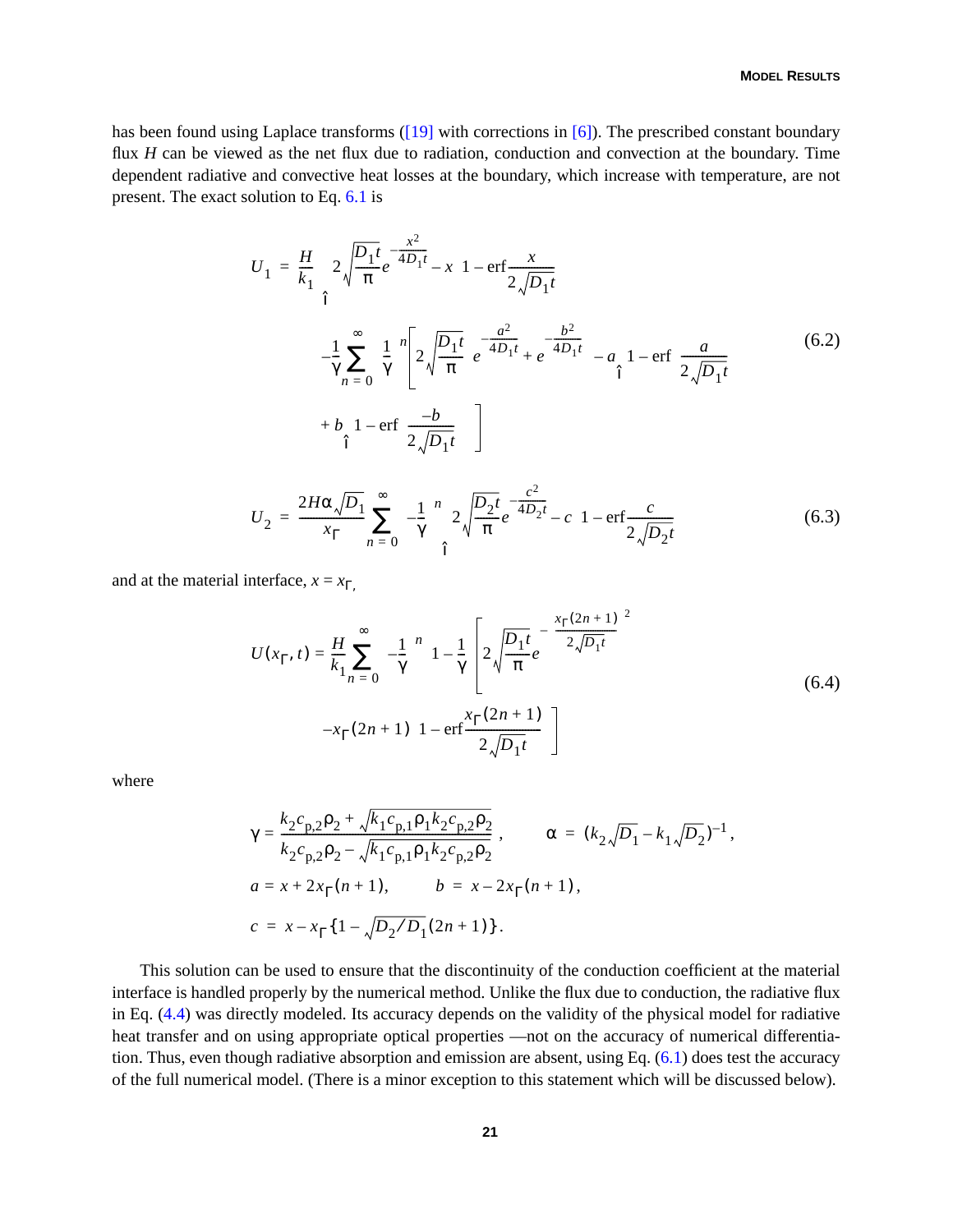

FIGURE 6.1: Temperature from the exact and numerical solution of the one-dimensional conduction equation for a two material semi-infinite solid subject to a constant heat flux.

The case of a  $x_{\Gamma} = 0.5$  mm layer of Nomex® against a 5 mm layer of neoprene was simulated. The external flux was  $0.25 \text{ W/cm}^2$ . This flux was also used in the simulation of an experimental test apparatus case to be discussed below. Material properties from Table 1 were used. The temperature profile throughout the two material layers at  $t = 60$  s is shown in Fig. 6.1(a). Temperatures from the exact solution at computational grid point locations are shown as dots. The Nomex®/neoprene interface can be seen to reside midway between the adjacent control volumes. Temperatures from the exact and numerical solutions are in excellent agreement. The temperature time histories at three locations in the fabric assembly are plotted in Fig.  $6.1(b)$ . The exact and numerical temperature are again in excellent agreement at the interior point  $x =$ 1.5 mm. Since numerical values of the temperature exist only at control volume centers they are not known at material interfaces. This is the source of the disagreement ( $|T_{\text{exact}} - T_{\text{model}}| \leq 3$ °C at  $t = 60$  s) between the numerical and exact temperatures at  $x = 0$  mm and  $x = x<sub>Γ</sub> = 0.5$  mm in Fig. 6.1(b). Some error will therefore be introduced when computing the interlayer radiative fluxes [Eq. (3.18)] and the radiative flux to the ambient surroundings. However, the difference between the exact and numerical solution is sufficiently small that this error will be negligible. The results above show that the numerical procedure accurately computed heat transfer through the interface between two fabrics commonly used in turnout coats.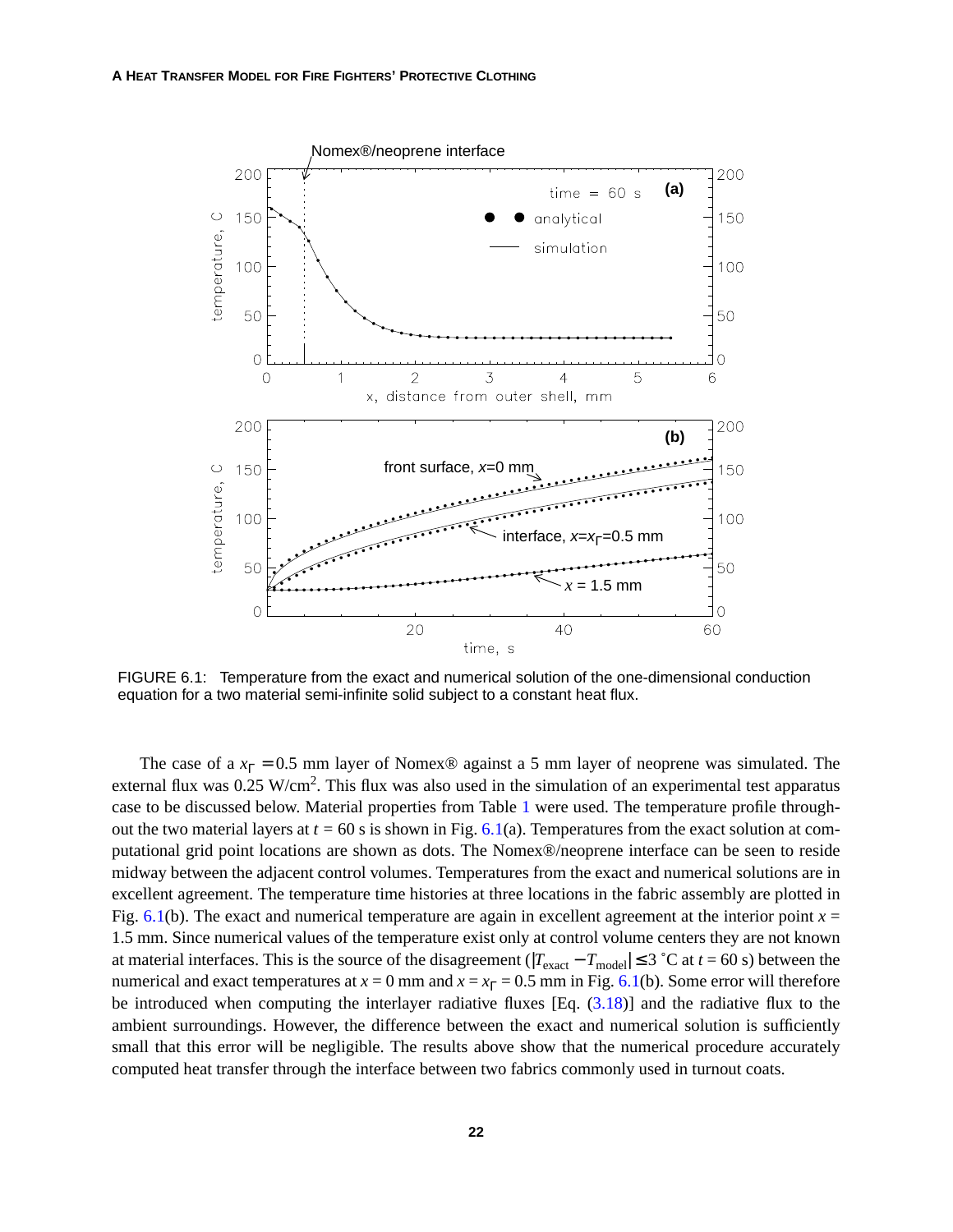#### **6.2 Turnout Coat Simulation**

A turnout coat assembly with material characteristics listed in Table 1 was subjected to thermal radiation from a gas-fired radiation panel as discussed in Sec. 2. The total radiative flux on the shell of the turnout coat was  $q_e = 0.25$  W/cm<sup>2</sup>. This flux is characterstic of the pre-flashover fire environment in which structural fire fighters typically work [21]. Thermocouples of type K and size 10 mil (0.254 mm) were sewn on the front surface of the shell ( $x = 0$  mm), and both the inner air/fabric interface ( $x = 3.4$  mm) and the outer fabric/air interface  $(x = 6.9 \text{ mm})$ , back surface of garment) of the thermal liner. The turnout coat material was subject to radiation from the gas panel for 300 s after which a radiation shield was placed between the coat and the gas-fired panel. A cool down period of approximately 10 min followed. The turnout coat sample was then removed from the experimental test apparatus. Ten such tests, separated by approximately 10 min, were completed. From these ten tests the mean and standard deviation of the temperature at each thermocouple were computed. The ambient mean temperature was found to be  $T_{\infty} = 29.3$  °C.

On Fig.  $6.2(a)$  the temperature time history from the simulation and experiment at the three thermocouple locations are plotted. The temperature difference between the simulation and the experiment (mean values) are plotted versus time in Fig. 6.2(b). Heat transfer through the turnout coat reaches a steady state after approximately 100 s. Figure 6.3 shows the simulated and experimental temperatures versus distance into the turnout coat at three different times,  $t = 0$  s, 200 s (during steady state), 400 s. Vertical dotted lines mark the air/solid interfaces. Mean temperatures from the thermocouples (at  $x = 0$  mm,  $x = 3.4$  mm, 6.9 mm) are plotted as black circles with error bars extending one standard deviation above and below. Simulated temperatures are plotted as solid lines. During the steady state period the simulated shell temperature is approximately 15 ˚C higher than experimentally obtained temperatures. The largest error in the model occurred in the prediction of temperatures on the outer shell surface during the first half of the experiment before the flux from the radiant panel was blocked. A probable source of this error is the approximate manner by which the transmissivity and reflectivity values have obtained. A majority of the incident radiant heat flux is absorbed by the shell. Thus, it is especially important in the case of the shell to use accurate values for the transmissivity and reflectivity. After the radiant panel is blocked, the material properties of the fabric layers (conductivity, specific heat and density) play a more important role, as does convective heat loss from the boundaries. Note that during the cool down period the simulated and experimental temperatures for the shell are in better agreement. The simulated temperatures in the interior of the garment were within approximately 5 °C of the mean experimental temperature.

Based on these results it appears that the model could be used to predict the thermal performance of fire fighters' protective clothing (at least under heat flux conditions consistent with the model assumptions). More data from experiments using materials for which the optical and thermal properties of the materials are known is required before the accuracy of the model can be conclusively measured. Measurements are currently being made of material properties necessary for modeling the thermal behavior of fabrics and fabric assemblies commonly used in fire fighter gear.

The net radiative flux from the simulation at both the front surface of the shell and the back surface of the thermal liner are plotted versus time in Fig.  $6.2(c)$ . During the time interval  $t = 0$  s to 300 s the flux on the front surface was reduced from 0.25 W/cm<sup>2</sup> to 0.14 W/cm<sup>2</sup> by reflection and radiation to the surround-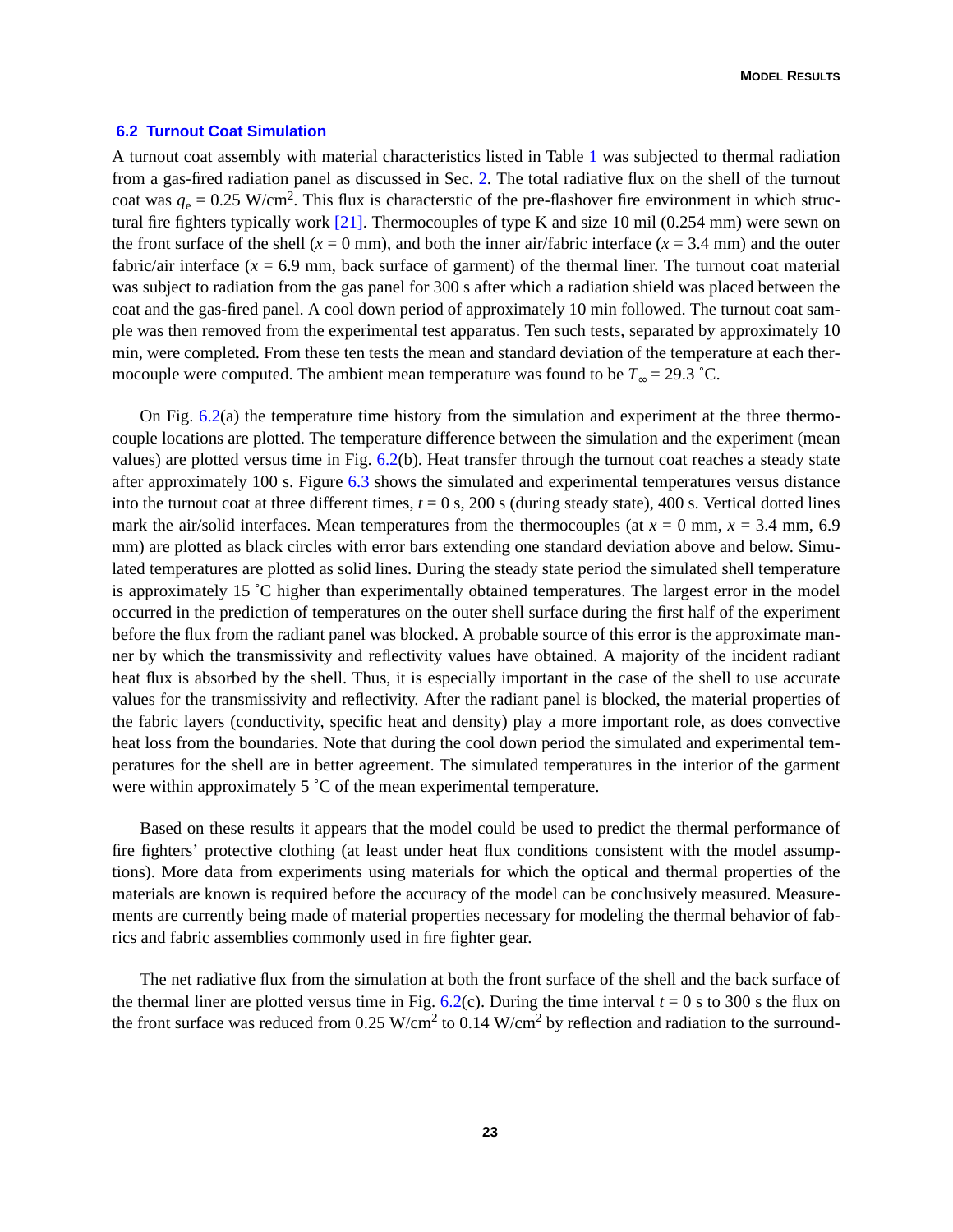

FIGURE 6.2: (a) Simulation time history (lines) and mean experimental temperature (filled circles) with +/- standard deviation spread for the Nomex®/neoprene/Aralite® assembly. Results at the three thermocouple locations  $(x = 0 \text{ mm}, 3.4 \text{ mm}, 6.9 \text{ mm})$  are shown. (b) Difference between temperatures from the simulation and experiment shown in Fig. (a) versus time. (c) Net thermal radiation flux versus time from the model, at the front  $(x = 0 \text{ mm})$  and back  $(x = 6.9 \text{ mm})$  boundaries of clothing assembly.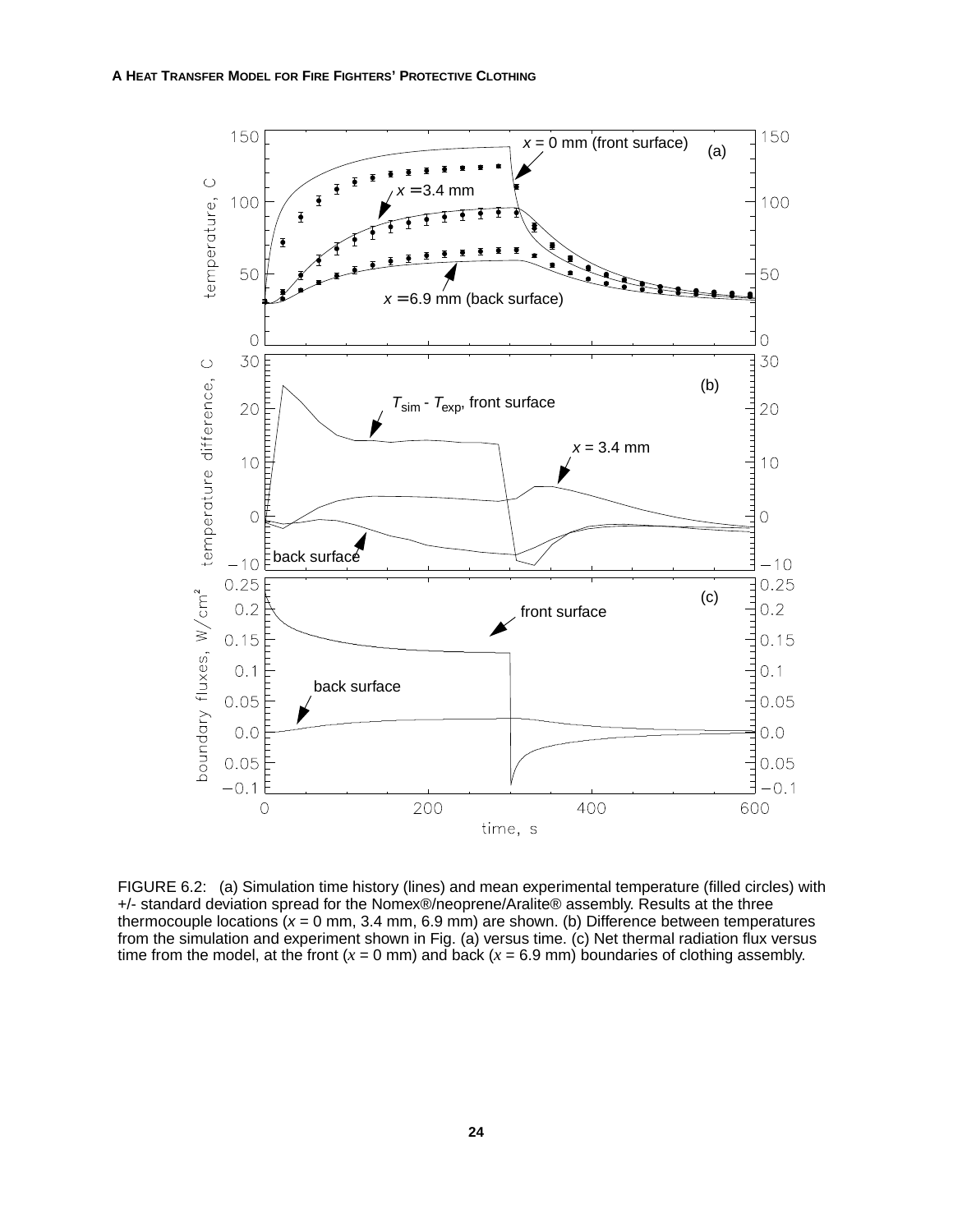

FIGURE 6.3: Profiles of simulated temperature (lines) through the Nomex®/neoprene/Aralite® assembly at three different times: *t* = 0 s, 200 s, 400 s. The mean temperature (filled circles) and +/ standard deviation spread from ten experimental runs are also shown at the front surface of the shell, the internal air/thermal liner interface and at the back of the assembly.

ings. After radiation from the gas-fired panel was removed at 300 s radiative cooling occurred. Note that if the ambient temperature is increased to 65 ˚C which is commonly experienced by fire fighters [21] the net radiative flux on the shell at 300 s would increase to  $0.16$  W/cm<sup>2</sup> for the same shell temperature. On the back surface the radiative flux gradually increased to a maximum of 0.025 W/cm<sup>2</sup> as the temperature of the thermal liner rose  $[Fig. 6.2(a)]$ . This flux was entirely due to the temperature of the thermal liner relative to the ambient temperature,  $T_{\infty}$ , since the contribution of the external flux  $q_e$  was negligible. If the ambient temperature is increased to  $T_{\infty} = 32$  °C (normal core skin temperature) the back surface flux decreases to  $0.023$  W/cm<sup>2</sup> for the same thermal liner temperature.

Figures. 6.2 - 6.3 show that the clothing ensemble clearly provided protection against the incident radiative flux. From the outside of the shell to the back of the thermal liner the temperature fell nearly 70 ˚C. The effects of the moisture barrier's lower thermal conductivity are apparent by the relatively steep drop in temperature in the  $t = 200$  s temperature profile in Fig. 6.3. The steady state temperature at the back of the thermal liner reached 66 ˚C. Note that when a fire fighter wears a turnout coat the apparent temperature in the air gap between the turnout coat and the fire fighter will rise due to an increased relative humidity. For the incident flux and protective clothing assembly considered here heat transfer to the fire fighter would occur predominantly through conduction rather than radiation from the thermal liner.

#### **7 Summary and Conclusions**

The goal of this project at NIST is to improve fire fighter safety through a better understanding of heat transfer in the protective garments worn by fire fighters. Both experimental and modeling approaches were used. This paper focuses on the formulation of the first stage in a heat transfer model suitable for predicting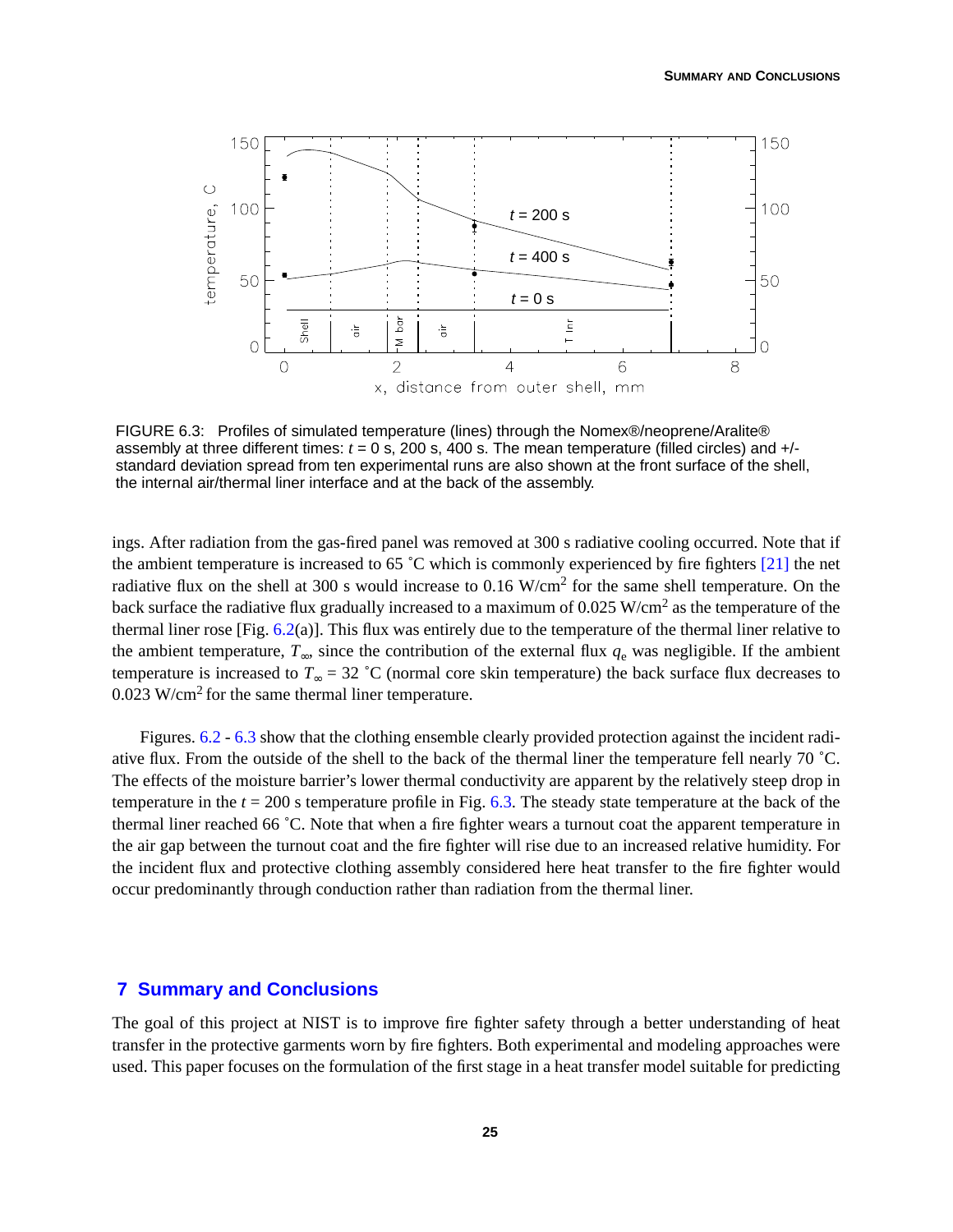#### **A HEAT TRANSFER MODEL FOR FIRE FIGHTERS' PROTECTIVE CLOTHING**

temperature and heat flux in fire fighter protective clothing. For this reason model results were compared to only one experimental case  $(q_e = 0.25 \text{ W/cm}^2$ , typical of pre-flashover fires) with one commonly used three-layer protective clothing assembly. Model predictions of the temperature agreed very well with experimental temperature for the interior layers (within 5 ˚C). Temperature predictions on the outer shell were up to 24 ˚C higher than experimentally measured values (while the external radiative flux was present). Error in the estimates of transmissivity and reflectivity was most likely the source of modeling error in the shell temperatures. No measurements of these optical properties for any of the fabrics were available. Instead, these property values were based on previous work in the literature. NIST is currently developing a database of material properties for fabrics and materials commonly used in fire fighter protective gear. Further application and testing of the model using other fabric assemblies and heat flux environments is needed to verify the model.

The model was designed, as much as possible, to accommodate the variable thermal environments in which a fire fighter works. While this capability was not shown here, the incident radiative heat flux, fabric thickness, air gap thickness or the presence or absence of an air gap can be varied dynamically during the simulation.

At this stage, the model is restricted to dry fabrics and temperature and flux levels which are sufficiently low that no thermal degradation of the fabric occurs. Further developments should include moisture effects and a multiple-layer, variable property skin mode. Estimations of burn injury risk would then be possible.

#### **8 Acknowledgments**

Appreciation is extended to Mr. Robert T. McCarthy of the United States Fire Administration for assistance provided during discussions related to fire fighter burn injuries and protective clothing performance. The United States Fire Administration provided funding for the National Institute of Standards and Technology, Building and Fire Research Laboratory to study issues related to fire fighter's station/work uniforms and protective clothing. Mr. William Twilley of the Building and Fire Research Laboratory assisted in the development of the experimental test apparatus.

#### **9 References**

- **1.** Torvi, D.A. (1997), "Heat Transfer in Thin Fibrous Materials Under High Heat Flux Conditions," PhD Thesis, Mechanical Eng. Dept., University of Alberta, Calgary, Alberta.
- **2.** Chen, N.Y. (1959), "Transient Heat and Moisture Transfer Through Thermally Irradiated Cloth," PhD Thesis, Massachusetts Institute of Technology, Cambridge, MA.
- **3.** Backer, S. *et. al.* (1976)"Textile Fabric Flammability," The MIT Press, Cambridge, MA.
- **4.** Wulff, W., Zuber, N. *et al.* (1972) "Study of Hazards from Burning Apparel and the Relation of Hazards to Test Methods," Second Final Report: Georgia Inst. Tech., NTIS: COM-73-10956.
- **5.** Morse, H.L., Green, K.A., Thompson, J.G., Moyer, C.B. and Clark, K.J. (1972) "Analysis of the Thermal Response of Protective Fabrics," *Technical Report*, Acurex Corp., Mountain View CA